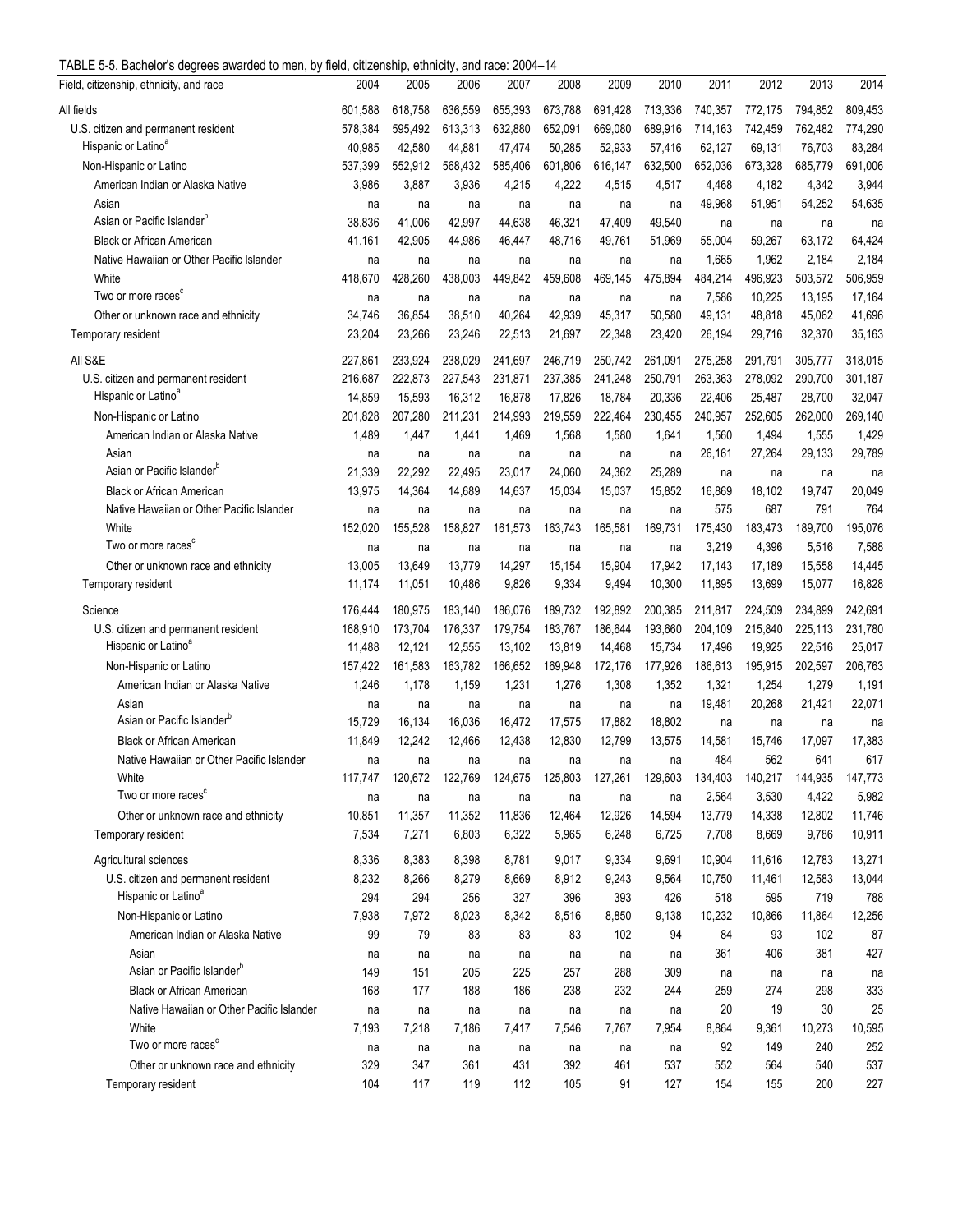| TABLE 5-5. Bachelor's degrees awarded to men, by field, citizenship, ethnicity, and race: 2004-14 |  |  |  |
|---------------------------------------------------------------------------------------------------|--|--|--|
|                                                                                                   |  |  |  |

| $\sigma$ or Badrian cracking and about the mon, by noid, diazonomp, diminuity, and radd. Zoo r<br>Field, citizenship, ethnicity, and race | 2004         | 2005   | 2006         | 2007           | . .<br>2008    | 2009         | 2010   | 2011           | 2012           | 2013           | 2014         |
|-------------------------------------------------------------------------------------------------------------------------------------------|--------------|--------|--------------|----------------|----------------|--------------|--------|----------------|----------------|----------------|--------------|
| <b>Biological sciences</b>                                                                                                                | 24,319       | 25,698 | 27,917       | 31,347         | 33,136         | 34,477       | 36,737 | 37,860         | 40,683         | 42,732         | 44,811       |
| U.S. citizen and permanent resident                                                                                                       | 23,678       | 24.975 | 27,129       | 30,487         | 32,239         | 33,545       | 35,722 | 36,790         | 39,524         | 41,543         | 43,656       |
| Hispanic or Latino <sup>a</sup>                                                                                                           | 1,590        | 1,666  | 1,831        | 2,033          | 2,251          | 2,435        | 2,768  | 3,000          | 3,426          | 3,923          | 4,516        |
| Non-Hispanic or Latino                                                                                                                    | 22,088       | 23,309 | 25,298       | 28,454         | 29,988         | 31,110       | 32,954 | 33,790         | 36,098         | 37,620         | 39,140       |
| American Indian or Alaska Native                                                                                                          | 153          | 188    | 161          | 205            | 215            | 223          | 227    | 230            | 215            | 217            | 189          |
| Asian                                                                                                                                     | na           | na     | na           | na             | na             | na           | na     | 6,268          | 6,599          | 6,806          | 6,908        |
| Asian or Pacific Islander <sup>b</sup>                                                                                                    | 2,941        | 3,330  | 3,888        | 4,642          | 5,403          | 5,660        | 6,004  |                |                |                |              |
| <b>Black or African American</b>                                                                                                          |              | 1,296  |              |                |                |              |        | na             | na             | na             | na<br>2,326  |
|                                                                                                                                           | 1,316        |        | 1,394        | 1,554          | 1,627          | 1,724        | 1,933  | 1,943          | 2,100          | 2,299          |              |
| Native Hawaiian or Other Pacific Islander                                                                                                 | na           | na     | na           | na             | na             | na           | na     | 88             | 107            | 107            | 101          |
| White<br>Two or more races <sup>c</sup>                                                                                                   | 16,562       | 17,288 | 18,529       | 20,461         | 20,965         | 21,622       | 22,565 | 22,772         | 24,372         | 25,417         | 26,705       |
|                                                                                                                                           | na           | na     | na           | na             | na             | na           | na     | 453            | 635            | 828            | 1,146        |
| Other or unknown race and ethnicity                                                                                                       | 1,116        | 1,207  | 1,326        | 1,592          | 1,778          | 1,881        | 2,225  | 2,036          | 2,070          | 1,946          | 1,765        |
| Temporary resident                                                                                                                        | 641          | 723    | 788          | 860            | 897            | 932          | 1,015  | 1,070          | 1,159          | 1,189          | 1,155        |
| Computer sciences                                                                                                                         | 44,902       | 42,429 | 38,061       | 34,652         | 32,038         | 31,602       | 32,801 | 35,886         | 39,230         | 42,377         | 45,986       |
| U.S. citizen and permanent resident                                                                                                       | 41,331       | 39,415 | 35,697       | 32,753         | 30,644         | 30,184       | 31,336 | 34,253         | 37,352         | 40,478         | 43,803       |
| Hispanic or Latino <sup>a</sup>                                                                                                           | 2,697        | 2,599  | 2,560        | 2,340          | 2,372          | 2,408        | 2,534  | 2,891          | 3,419          | 3,809          | 4,462        |
| Non-Hispanic or Latino                                                                                                                    | 38,634       | 36,816 | 33,137       | 30,413         | 28,272         | 27,776       | 28,802 | 31,362         | 33,933         | 36,669         | 39,341       |
| American Indian or Alaska Native                                                                                                          | 341          | 195    | 195          | 186            | 166            | 153          | 185    | 190            | 181            | 200            | 221          |
| Asian                                                                                                                                     | na           | na     | na           | na             | na             | na           | na     | 2,749          | 2,984          | 3,617          | 4,197        |
| Asian or Pacific Islander <sup>b</sup>                                                                                                    | 5,349        | 4,707  | 3,569        | 2,843          | 2,536          | 2,321        | 2,381  | na             | na             | na             | na           |
| <b>Black or African American</b>                                                                                                          | 3,482        | 3,432  | 3,171        | 2,964          | 2,673          | 2,538        | 2,771  | 3,096          | 3,387          | 4,006          | 4,009        |
| Native Hawaiian or Other Pacific Islander                                                                                                 | na           | na     | na           | na             | na             | na           | na     | 87             | 106            | 134            | 142          |
| White                                                                                                                                     | 25,439       | 24,686 | 22,845       | 21,413         | 19,954         | 19,840       | 20,209 | 21,668         | 23,081         | 24,743         | 26,479       |
| Two or more races <sup>c</sup>                                                                                                            | na           | na     | na           | na             | na             | na           | na     | 398            | 524            | 681            | 976          |
| Other or unknown race and ethnicity                                                                                                       | 4,023        | 3,796  | 3,357        | 3,007          | 2,943          | 2,924        | 3,256  | 3,174          | 3,670          | 3,288          | 3,317        |
| Temporary resident                                                                                                                        | 3,571        | 3,014  | 2,364        | 1,899          | 1,394          | 1,418        | 1,465  | 1,633          | 1,878          | 1,899          | 2,183        |
| Earth, atmospheric, and ocean sciences                                                                                                    | 2,256        | 2,299  | 2,341        | 2,399          | 2,559          | 2,774        | 2,913  | 3,219          | 3,570          | 3,891          | 4,134        |
| U.S. citizen and permanent resident                                                                                                       | 2,231        | 2,255  | 2,299        | 2,371          | 2,522          | 2,723        | 2,852  | 3,131          | 3,495          | 3,766          | 4,002        |
| Hispanic or Latino <sup>a</sup>                                                                                                           |              | 72     | 73           |                | 108            | 120          | 119    | 143            | 185            | 222            | 281          |
|                                                                                                                                           | 69           |        |              | 63             |                |              |        |                |                |                |              |
| Non-Hispanic or Latino                                                                                                                    | 2,162        | 2,183  | 2,226        | 2,308          | 2,414          | 2,603        | 2,733  | 2,988          | 3,310          | 3,544          | 3,721        |
| American Indian or Alaska Native                                                                                                          | 11           | 11     | 21           | 13             | 11             | 13           | 28     | 15             | 29             | 16             | 22           |
| Asian<br>Asian or Pacific Islander <sup>b</sup>                                                                                           | na           | na     | na           | na             | na             | na           | na     | 72             | 105            | 127            | 113          |
|                                                                                                                                           | 44           | 42     | 49           | 55             | 56             | 71           | 77     | na             | na             | na             | na           |
| <b>Black or African American</b>                                                                                                          | 25           | 30     | 28           | 41             | 45             | 53           | 58     | 65             | 60             | 72             | 81           |
| Native Hawaiian or Other Pacific Islander                                                                                                 | na           | na     | na           | na             | na             | na           | na     | $\overline{7}$ | $\overline{7}$ | $\overline{7}$ | 8            |
| White                                                                                                                                     | 1,971        | 1,999  | 2,002        | 2,082          | 2,168          | 2,308        | 2,415  | 2,622          | 2,919          | 3,110          | 3,284        |
| Two or more races <sup>c</sup>                                                                                                            | na           | na     | na           | na             | na             | na           | na     | 35             | 48             | 56             | 76           |
| Other or unknown race and ethnicity                                                                                                       | 111          | 101    | 126          | 117            | 134            | 158          | 155    | 172            | 142            | 156            | 137          |
| Temporary resident                                                                                                                        | 25           | 44     | 42           | 28             | 37             | 51           | 61     | 88             | 75             | 125            | 132          |
| Atmospheric sciences                                                                                                                      | 369          | 436    | 432          | 483            | 473            | 486          | 455    | 461            | 472            | 500            | 493          |
| U.S. citizen and permanent resident                                                                                                       | 367          | 430    | 430          | 478            | 470            | 480          | 452    | 456            | 465            | 490            | 483          |
| Hispanic or Latino <sup>a</sup>                                                                                                           | 9            | 13     | 12           | 12             | 21             | 25           | 14     | 14             | 23             | 20             | 35           |
| Non-Hispanic or Latino                                                                                                                    | 358          | 417    | 418          | 466            | 449            | 455          | 438    | 442            | 442            | 470            | 448          |
| American Indian or Alaska Native                                                                                                          | 1            | 1      | $\mathbf{1}$ | 3              | $\overline{2}$ | $\mathbf{1}$ | 3      | 1              | 3              | 4              | $\mathbf{1}$ |
| Asian                                                                                                                                     | na           | na     | na           | na             | na             | na           | na     | 8              | 14             | 8              | 11           |
| Asian or Pacific Islander <sup>b</sup>                                                                                                    | 6            | 8      | 10           | 11             | $\overline{7}$ | 11           | 8      | na             | na             | na             | na           |
| <b>Black or African American</b>                                                                                                          | 10           | 5      | 5            | $\overline{7}$ | 15             | 13           | 17     | 18             | 9              | 16             | 12           |
| Native Hawaiian or Other Pacific Islander                                                                                                 | na           | na     | na           | na             | na             | na           | na     |                | $\mathbf{1}$   | $\overline{2}$ |              |
| White                                                                                                                                     | 332          | 388    | 386          | 432            | 411            | 412          | 394    | 397            | 397            | 413            | 403          |
| Two or more races <sup>c</sup>                                                                                                            | na           | na     | na           | na             | na             | na           | na     | 1              | 4              | 8              | 9            |
| Other or unknown race and ethnicity                                                                                                       | 9            | 15     | 16           | 13             | 14             | 18           | 16     | 17             | 14             | 19             | 12           |
| Temporary resident                                                                                                                        | $\mathbf{2}$ | 6      | 2            | 5              | 3              | 6            | 3      | 5              | $\overline{7}$ | 10             | 10           |
|                                                                                                                                           |              |        |              |                |                |              |        |                |                |                |              |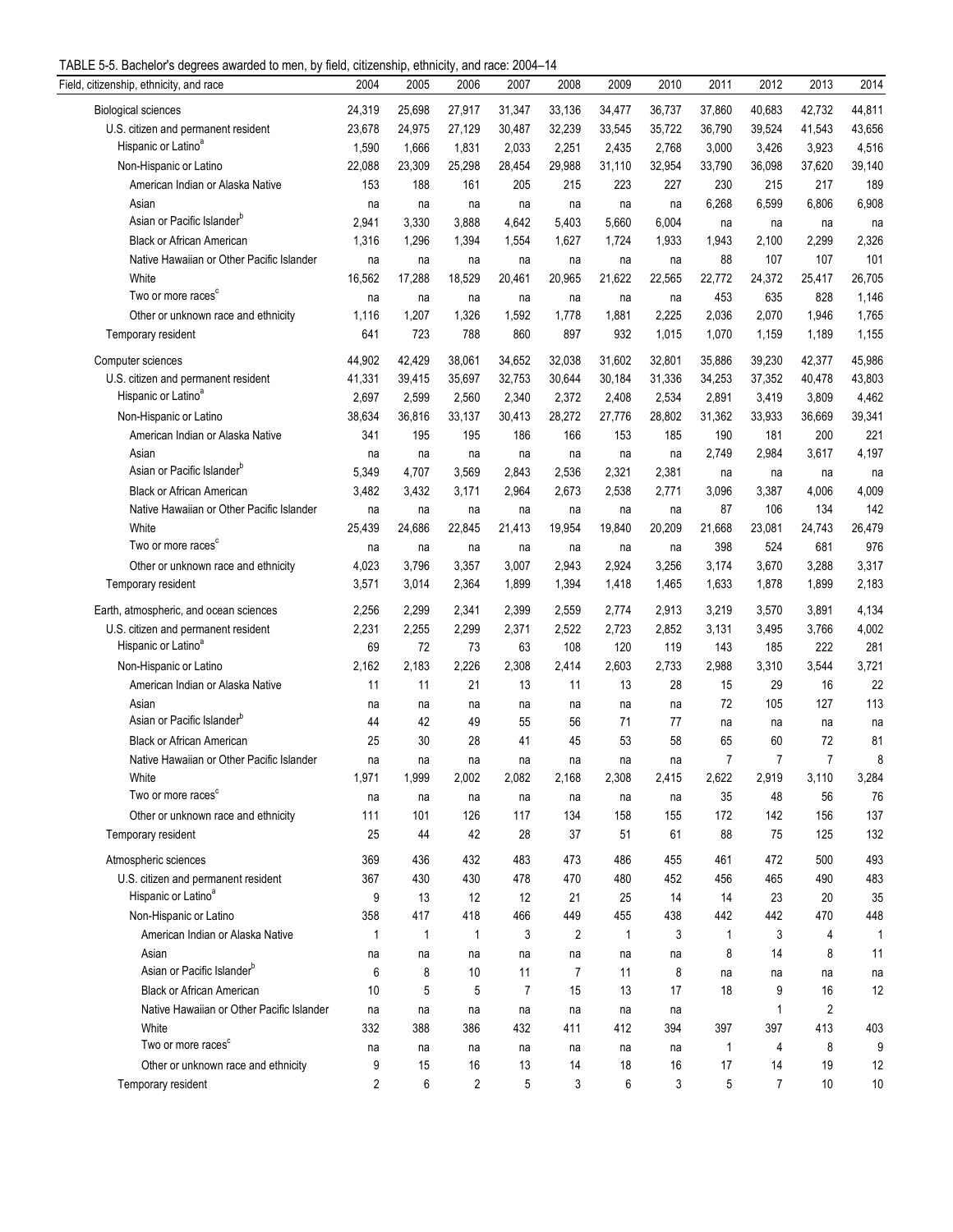| TABLE 5-5. Bachelor's degrees awarded to men, by field, citizenship, ethnicity, and race: 2004-14 |  |  |  |  |
|---------------------------------------------------------------------------------------------------|--|--|--|--|
|                                                                                                   |  |  |  |  |

| o. Daonoror o aog<br>Field, citizenship, ethnicity, and race | 2004           | 2005        | uu<br>2006     | 2007        | 2008        | 2009         | 2010           | 2011     | 2012   | 2013           | 2014        |
|--------------------------------------------------------------|----------------|-------------|----------------|-------------|-------------|--------------|----------------|----------|--------|----------------|-------------|
| Earth sciences                                               | 1,812          | 1,795       | 1,873          | 1,857       | 2,023       | 2,209        | 2,365          | 2,650    | 2,978  | 3,270          | 3,508       |
| U.S. citizen and permanent resident                          | 1,790          | 1,758       | 1,834          | 1,834       | 1,989       | 2,164        | 2,308          | 2,567    | 2,911  | 3,156          | 3,387       |
| Hispanic or Latino <sup>a</sup>                              | 58             | 54          | 59             | 49          | 84          | 92           | 98             | 126      | 156    | 195            | 238         |
| Non-Hispanic or Latino                                       | 1,732          | 1,704       | 1,775          | 1,785       | 1,905       | 2,072        | 2,210          | 2,441    | 2,755  | 2,961          | 3,149       |
| American Indian or Alaska Native                             | 10             | 10          | 20             | 10          | 9           | 12           | 24             | 14       | 26     | 12             | 21          |
| Asian                                                        | na             | na          | na             | na          | na          | na           | na             | 61       | 80     | 113            | 96          |
| Asian or Pacific Islander <sup>b</sup>                       | 34             | 33          | 37             | 42          | 47          | 56           | 65             |          | na     | na             | na          |
| <b>Black or African American</b>                             | 14             | 21          | 22             | 32          | 27          | 39           | 38             | na<br>43 | 47     | 53             | 61          |
| Native Hawaiian or Other Pacific Islander                    |                |             |                |             |             |              |                | 7        | 6      | 5              | 8           |
| White                                                        | na<br>1,572    | na<br>1,557 | na<br>1,589    | na<br>1,597 | na<br>1,706 | na<br>1,832  | na<br>1,948    | 2,133    | 2,430  | 2,604          | 2,785       |
| Two or more races <sup>c</sup>                               |                |             |                |             |             |              |                | 31       | 40     | 43             | 57          |
| Other or unknown race and ethnicity                          | na<br>102      | na<br>83    | na<br>107      | na<br>104   | na<br>116   | na<br>133    | na<br>135      | 152      | 126    | 131            | 121         |
|                                                              | 22             | 37          | 39             | 23          |             |              | 57             | 83       |        | 114            | 121         |
| Temporary resident                                           |                |             |                |             | 34          | 45           |                |          | 67     |                |             |
| Ocean sciences                                               | 75             | 68          | 36             | 59          | 63          | 79           | 93             | 108      | 120    | 121            | 133         |
| U.S. citizen and permanent resident                          | 74             | 67          | 35             | 59          | 63          | 79           | 92             | 108      | 119    | 120            | 132         |
| Hispanic or Latino <sup>a</sup>                              | $\overline{2}$ | 5           | $\overline{2}$ | 2           | 3           | 3            | $\overline{7}$ | 3        | 6      | $\overline{7}$ | 8           |
| Non-Hispanic or Latino                                       | 72             | 62          | 33             | 57          | 60          | 76           | 85             | 105      | 113    | 113            | 124         |
| American Indian or Alaska Native                             | 0              | 0           | 0              | 0           | 0           | $\mathbf{0}$ | $\mathbf{1}$   | 0        | 0      | 0              | 0           |
| Asian                                                        | na             | na          | na             | na          | na          | na           | na             | 3        | 11     | 6              | 6           |
| Asian or Pacific Islander <sup>b</sup>                       | 4              | 1           | 2              | 2           | 2           | 4            | 4              | na       | na     | na             | na          |
| <b>Black or African American</b>                             | 1              | 4           | $\mathbf{1}$   | 2           | 3           | $\mathbf{1}$ | 3              | 4        | 4      | 3              | 8           |
| Native Hawaiian or Other Pacific Islander                    | na             | na          | na             | na          | na          | na           | na             | 0        | 0      | 0              | $\mathbf 0$ |
| White                                                        | 67             | 54          | 27             | 53          | 51          | 64           | 73             | 92       | 92     | 93             | 96          |
| Two or more races <sup>c</sup>                               | na             | na          | na             | na          | na          | na           | na             | 3        | 4      | 5              | 10          |
| Other or unknown race and ethnicity                          | 0              | 3           | 3              | 0           | 4           | 7            | 4              | 3        | 2      | 6              | 4           |
| Temporary resident                                           | $\mathbf 1$    | 1           | $\mathbf{1}$   | 0           | 0           | $\mathbf{0}$ | 1              | 0        | 1      | 1              | 1           |
| Mathematics and statistics                                   | 7,428          | 8,207       | 8,435          | 8,724       | 8,884       | 9,237        | 9,584          | 10,276   | 11,283 | 12,270         | 12,715      |
| U.S. citizen and permanent resident                          | 7,043          | 7,754       | 7,948          | 8,285       | 8,433       | 8,731        | 8,983          | 9,520    | 10,253 | 10,966         | 11,205      |
| Hispanic or Latino <sup>a</sup>                              | 368            | 473         | 485            | 524         | 503         | 561          | 594            | 650      | 692    | 834            | 975         |
| Non-Hispanic or Latino                                       | 6,675          | 7,281       | 7,463          | 7,761       | 7,930       | 8,170        | 8,389          | 8,870    | 9,561  | 10,132         | 10,230      |
| American Indian or Alaska Native                             | 37             | 48          | 33             | 35          | 48          | 36           | 41             | 48       | 37     | 49             | 34          |
| Asian                                                        | na             | na          | na             | na          | na          | na           | na             | 1,074    | 1,085  | 1,274          | 1,336       |
| Asian or Pacific Islander <sup>b</sup>                       | 671            | 792         | 770            | 790         | 860         | 917          | 971            | na       | na     | na             | na          |
| <b>Black or African American</b>                             | 336            | 416         | 420            | 405         | 397         | 439          | 412            | 409      | 499    | 500            | 500         |
| Native Hawaiian or Other Pacific Islander                    | na             | na          | na             | na          | na          | na           | na             | 21       | 19     | 23             | 16          |
| White                                                        | 5,241          | 5,578       | 5,783          | 6,018       | 6,069       | 6,179        | 6,314          | 6,636    | 7,193  | 7,558          | 7,545       |
| Two or more races <sup>c</sup>                               |                |             |                |             |             |              |                | 114      | 143    | 190            | 290         |
| Other or unknown race and ethnicity                          | na<br>390      | na<br>447   | na<br>457      | na<br>513   | na<br>556   | na<br>599    | na<br>651      | 568      | 585    | 538            | 509         |
|                                                              | 385            | 453         | 487            | 439         | 451         | 506          | 601            | 756      | 1,030  | 1,304          | 1,510       |
| Temporary resident                                           |                |             |                |             |             |              |                |          |        |                |             |
| Physical sciences                                            | 8,221          | 8,590       | 9,437          | 10,021      | 10,368      | 10,491       | 10,804         | 11,404   | 12,137 | 12,929         | 13,407      |
| U.S. citizen and permanent resident                          | 7,878          | 8,211       | 9,010          | 9,593       | 9,908       | 10,029       | 10,359         | 10,907   | 11,576 | 12,311         | 12,760      |
| Hispanic or Latino <sup>a</sup>                              | 435            | 453         | 476            | 563         | 574         | 579          | 598            | 711      | 776    | 967            | 1,078       |
| Non-Hispanic or Latino                                       | 7,443          | 7,758       | 8,534          | 9,030       | 9,334       | 9,450        | 9,761          | 10,196   | 10,800 | 11,344         | 11,682      |
| American Indian or Alaska Native                             | 47             | 61          | 56             | 58          | 55          | 84           | 65             | 65       | 49     | 49             | 56          |
| Asian                                                        | na             | na          | na             | na          | na          | na           | na             | 1,130    | 1,253  | 1,347          | 1,382       |
| Asian or Pacific Islander <sup>b</sup>                       | 628            | 623         | 781            | 899         | 1,037       | 1,043        | 1,109          | na       | na     | na             | na          |
| <b>Black or African American</b>                             | 366            | 379         | 414            | 444         | 450         | 476          | 460            | 479      | 507    | 530            | 563         |
| Native Hawaiian or Other Pacific Islander                    | na             | na          | na             | na          | na          | na           | na             | 17       | 12     | 24             | 15          |
| White                                                        | 6,007          | 6,245       | 6,766          | 7,045       | 7,166       | 7,253        | 7,362          | 7,653    | 8,124  | 8,553          | 8,795       |
| Two or more races <sup>c</sup>                               | na             | na          | na             | na          | na          | na           | na             | 146      | 175    | 228            | 355         |
| Other or unknown race and ethnicity                          | 395            | 450         | 517            | 584         | 626         | 594          | 765            | 706      | 680    | 613            | 516         |
| Temporary resident                                           | 343            | 379         | 427            | 428         | 460         | 462          | 445            | 497      | 561    | 618            | 647         |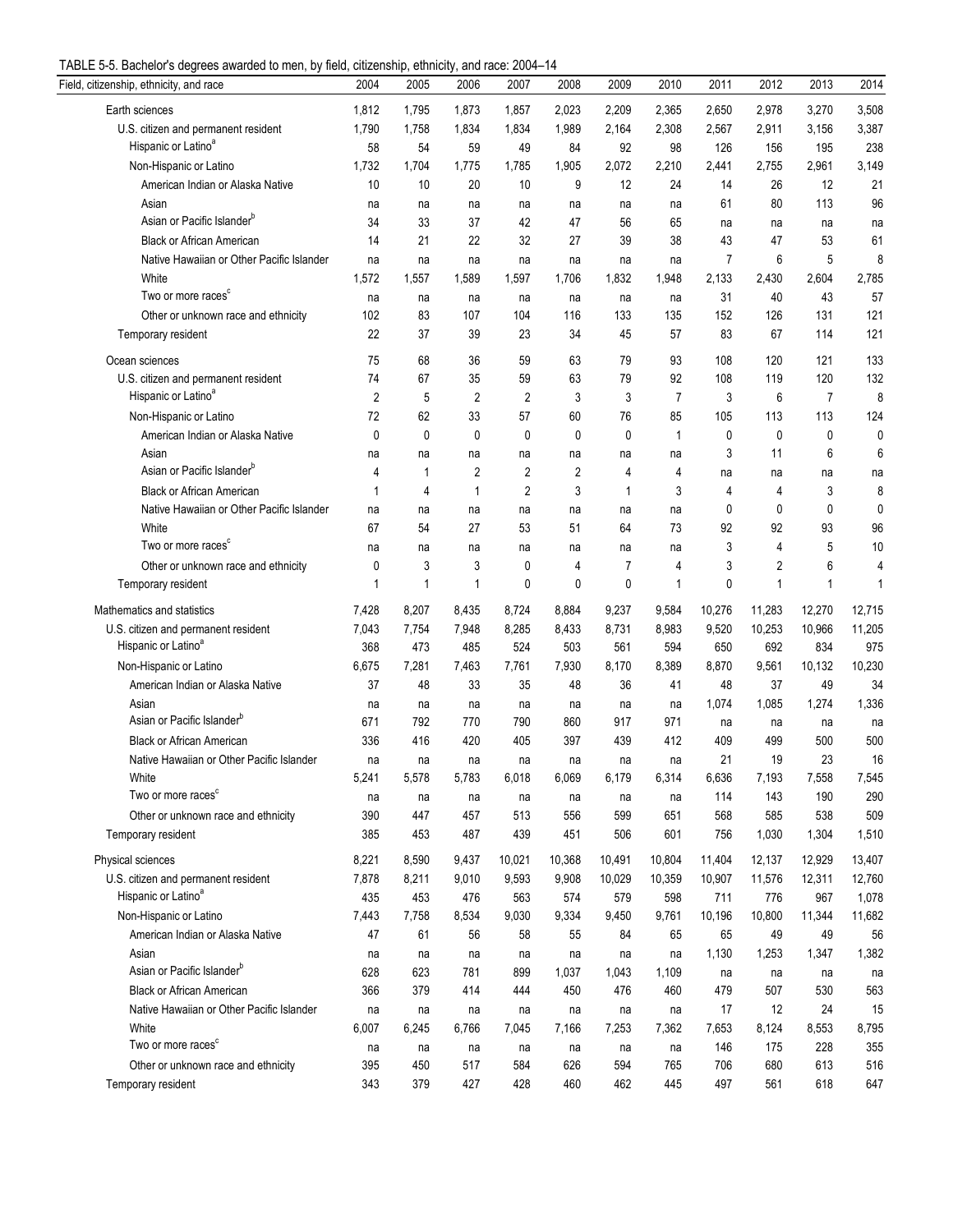| TABLE 5-5. Bachelor's degrees awarded to men, by field, citizenship, ethnicity, and race: 2004-14 |  |  |  |  |
|---------------------------------------------------------------------------------------------------|--|--|--|--|
|                                                                                                   |  |  |  |  |

| Field, citizenship, ethnicity, and race   | 2004  | 2005  | 2006           | 2007        | 2008  | 2009           | 2010  | 2011  | 2012  | 2013         | 2014           |
|-------------------------------------------|-------|-------|----------------|-------------|-------|----------------|-------|-------|-------|--------------|----------------|
| Astronomy                                 | 169   | 188   | 235            | 200         | 226   | 189            | 248   | 228   | 239   | 229          | 259            |
| U.S. citizen and permanent resident       | 165   | 179   | 225            | 192         | 214   | 186            | 241   | 217   | 237   | 224          | 245            |
| Hispanic or Latino <sup>a</sup>           | 17    | 9     | $\overline{7}$ | 11          | 25    | 12             | 18    | 18    | 11    | 24           | 23             |
| Non-Hispanic or Latino                    | 148   | 170   | 218            | 181         | 189   | 174            | 223   | 199   | 226   | 200          | 222            |
| American Indian or Alaska Native          | 1     | 1     | 0              | $\mathbf 1$ | 1     | 2              | 0     | 1     | 2     | 3            |                |
| Asian                                     | na    | na    | na             | na          | na    | na             | na    | 12    | 21    | 16           | 29             |
| Asian or Pacific Islander <sup>b</sup>    | 8     | 12    | 23             | 11          | 15    | 18             | 22    | na    | na    | na           | na             |
| <b>Black or African American</b>          | 1     | 1     | 5              | 3           | 3     | 5              | 5     | 5     | 2     | 4            | 1              |
| Native Hawaiian or Other Pacific Islander | na    | na    | na             | na          | na    | na             | na    | 0     | 0     | 0            | 0              |
| White                                     | 131   | 145   | 175            | 146         | 157   | 129            | 169   | 164   | 181   | 164          | 177            |
| Two or more races <sup>c</sup>            | na    | na    | na             | na          | na    | na             | na    | 5     | 2     | 5            | 8              |
| Other or unknown race and ethnicity       | 7     | 11    | 15             | 20          | 13    | 20             | 27    | 12    | 18    | 8            | $\overline{7}$ |
| Temporary resident                        | 4     | 9     | 10             | 8           | 12    | 3              | 7     | 11    | 2     | 5            | 14             |
| Chemistry                                 | 4,548 | 4,779 | 5,253          | 5,636       | 5,923 | 6,038          | 6,176 | 6,560 | 6,984 | 7,306        | 7,585          |
| U.S. citizen and permanent resident       | 4,382 | 4,596 | 5,054          | 5,423       | 5,701 | 5,790          | 5,928 | 6,292 | 6,693 | 6,977        | 7,234          |
| Hispanic or Latino <sup>a</sup>           | 260   | 287   | 298            | 340         | 357   | 371            | 357   | 441   | 484   | 551          | 648            |
| Non-Hispanic or Latino                    | 4,122 | 4,309 | 4,756          | 5,083       | 5,344 | 5,419          | 5,571 | 5,851 | 6,209 | 6,426        | 6,586          |
| American Indian or Alaska Native          | 25    | 33    | 35             | 36          | 36    | 52             | 35    | 40    | 27    | 28           | 31             |
| Asian                                     | na    | na    | na             | na          | na    | na             | na    | 852   | 904   | 979          | 1,003          |
| Asian or Pacific Islander <sup>b</sup>    | 434   | 410   | 514            | 628         | 758   | 776            | 823   | na    | na    | na           | na             |
| <b>Black or African American</b>          | 246   | 252   | 269            | 304         | 335   | 343            | 311   | 337   | 384   | 374          | 393            |
| Native Hawaiian or Other Pacific Islander | na    | na    | na             | na          | na    | na             | na    | 12    | 7     | 13           | 11             |
| White                                     | 3,227 | 3,418 | 3,685          | 3,826       | 3,917 | 3,945          | 4,037 | 4,204 | 4,465 | 4,585        | 4,668          |
| Two or more races <sup>c</sup>            | na    | na    | na             | na          | na    | na             | na    | 77    | 108   | 132          | 199            |
| Other or unknown race and ethnicity       | 190   | 196   | 253            | 289         | 298   | 303            | 365   | 329   | 314   | 315          | 281            |
| Temporary resident                        | 166   | 183   | 199            | 213         | 222   | 248            | 248   | 268   | 291   | 329          | 351            |
| Physics                                   | 3,233 | 3,299 | 3,621          | 3,846       | 3,888 | 3,917          | 3,985 | 4,220 | 4,495 | 4,945        | 5,097          |
| U.S. citizen and permanent resident       | 3,095 | 3,154 | 3,432          | 3,678       | 3,706 | 3,743          | 3,823 | 4,026 | 4,247 | 4,680        | 4,835          |
| Hispanic or Latino <sup>a</sup>           | 141   | 140   | 158            | 200         | 181   | 183            | 209   | 230   | 258   | 349          | 365            |
| Non-Hispanic or Latino                    | 2,954 | 3,014 | 3,274          | 3,478       | 3,525 | 3,560          | 3,614 | 3,796 | 3,989 | 4,331        | 4,470          |
| American Indian or Alaska Native          | 17    | 26    | 19             | 18          | 15    | 28             | 28    | 23    | 19    | 17           | 22             |
| Asian                                     | na    | na    | na             | na          | na    | na             | na    | 253   | 297   | 328          | 323            |
| Asian or Pacific Islander <sup>b</sup>    | 170   | 183   | 228            | 239         | 244   | 229            | 239   | na    | na    | na           | na             |
| <b>Black or African American</b>          | 104   | 109   | 122            | 120         | 99    | 106            | 114   | 111   | 99    | 119          | 143            |
| Native Hawaiian or Other Pacific Islander | na    | na    | na             | na          | na    | na             | na    | 5     | 4     | 10           | 3              |
| White                                     | 2,481 | 2,471 | 2,677          | 2,839       | 2,874 | 2,946          | 2,890 | 3,060 | 3,215 | 3,499        | 3,627          |
| Two or more races <sup>c</sup>            | na    | na    | na             | na          | na    | na             | na    | 61    | 60    | 88           | 139            |
| Other or unknown race and ethnicity       | 182   | 225   | 228            | 262         | 293   | 251            | 343   | 283   | 295   | 270          | 213            |
| Temporary resident                        | 138   | 145   | 189            | 168         | 182   | 174            | 162   | 194   | 248   | 265          | 262            |
| Other                                     | 271   | 324   | 328            | 339         | 331   | 347            | 395   | 396   | 419   | 449          | 466            |
| U.S. citizen and permanent resident       | 236   | 282   | 299            | 300         | 287   | 310            | 367   | 372   | 399   | 430          | 446            |
| Hispanic or Latino <sup>a</sup>           | 17    | 17    | 13             | 12          | 11    | 13             | 14    | 22    | 23    | 43           | 42             |
| Non-Hispanic or Latino                    | 219   | 265   | 286            | 288         | 276   | 297            | 353   | 350   | 376   | 387          | 404            |
| American Indian or Alaska Native          | 4     | 1     | 2              | 3           | 3     | $\overline{2}$ | 2     | 1     | 1     | 1            | 3              |
| Asian                                     | na    | na    | na             | na          | na    | na             | na    | 13    | 31    | 24           | 27             |
| Asian or Pacific Islander <sup>b</sup>    | 16    | 18    | 16             | 21          | 20    | 20             | 25    | na    | na    | na           | na             |
| <b>Black or African American</b>          | 15    | 17    | 18             | 17          | 13    | 22             | 30    | 26    | 22    | 33           | 26             |
| Native Hawaiian or Other Pacific Islander | na    | na    | na             | na          | na    | na             | na    |       | 1     | $\mathbf{1}$ | 1              |
| White                                     | 168   | 211   | 229            | 234         | 218   | 233            | 266   | 225   | 263   | 305          | 323            |
| Two or more races <sup>c</sup>            | na    | na    | na             | na          | na    | na             | na    | 3     | 5     | 3            | 9              |
| Other or unknown race and ethnicity       | 16    | 18    | 21             | 13          | 22    | 20             | 30    | 82    | 53    | 20           | 15             |
| Temporary resident                        | 35    | 42    | 29             | 39          | 44    | 37             | 28    | 24    | 20    | 19           | 20             |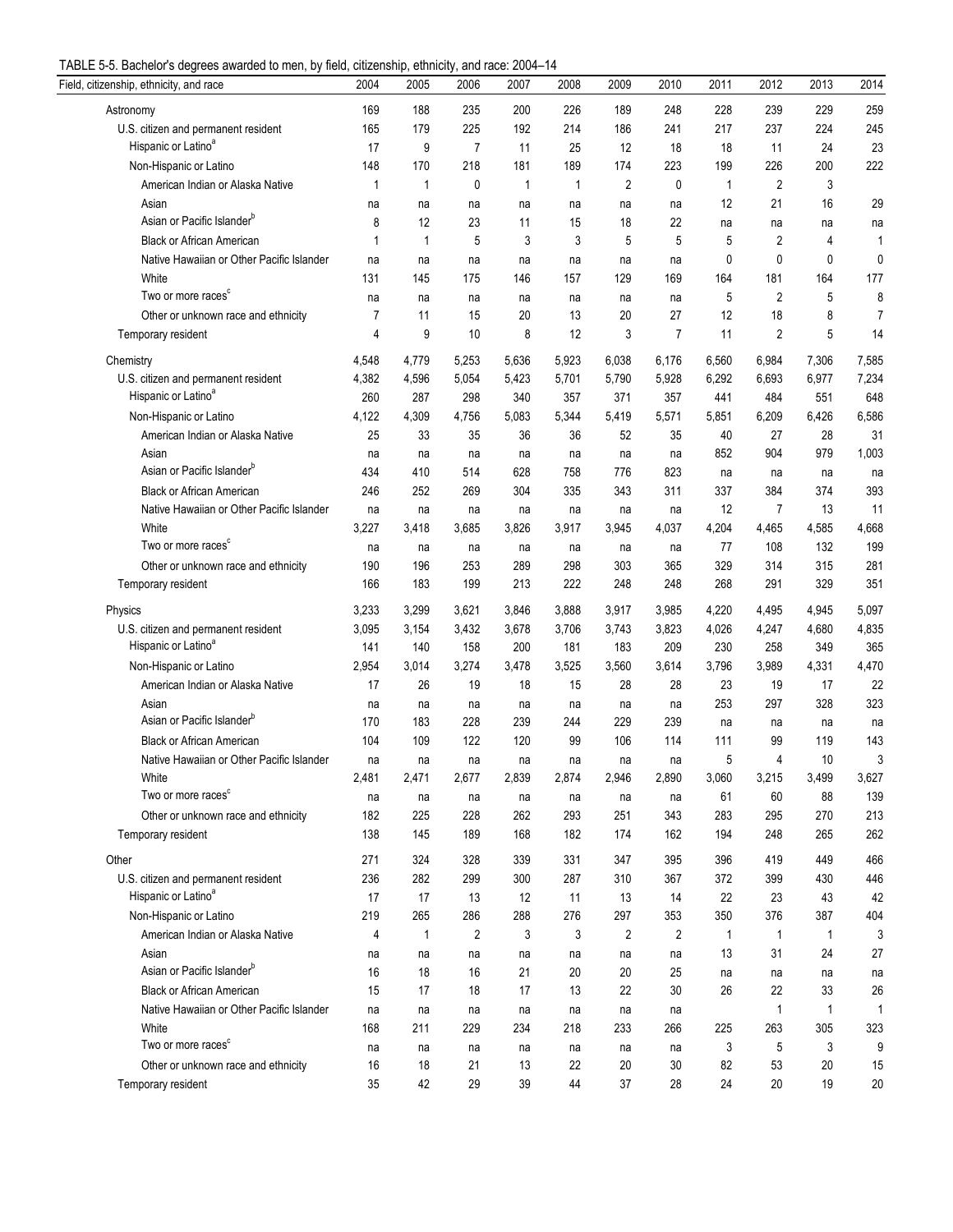| TABLE 5-5. Bachelor's degrees awarded to men, by field, citizenship, ethnicity, and race: 2004-14 |  |  |  |
|---------------------------------------------------------------------------------------------------|--|--|--|
|                                                                                                   |  |  |  |

| $\sigma$ or Badrian cracking and about the mon, by noid, diazonomp, diminuity, and radd. Zoo r<br>Field, citizenship, ethnicity, and race | 2004   | 2005   | 2006   | 2007   | 2008   | 2009   | 2010   | 2011   | 2012   | 2013   | 2014   |
|-------------------------------------------------------------------------------------------------------------------------------------------|--------|--------|--------|--------|--------|--------|--------|--------|--------|--------|--------|
| Psychology                                                                                                                                | 18,322 | 19,099 | 19,975 | 20,446 | 21,307 | 21,579 | 22,410 | 23,401 | 25,590 | 27,044 | 27,554 |
| U.S. citizen and permanent resident                                                                                                       | 18,017 | 18,783 | 19,654 | 20,104 | 20,981 | 21,242 | 22,044 | 22,999 | 25,142 | 26,472 | 26,931 |
| Hispanic or Latino <sup>a</sup>                                                                                                           | 1,600  | 1,709  | 1,775  | 1,815  | 1,916  | 2,072  | 2,242  | 2,507  | 2,908  | 3,432  | 3,876  |
| Non-Hispanic or Latino                                                                                                                    | 16,417 | 17,074 | 17,879 | 18,289 | 19,065 | 19,170 | 19,802 | 20,492 | 22,234 | 23,040 | 23,055 |
| American Indian or Alaska Native                                                                                                          | 127    | 131    | 129    | 134    | 150    | 154    | 191    | 138    | 181    | 173    | 167    |
| Asian                                                                                                                                     | na     | na     | na     | na     | na     | na     | na     | 1,755  | 1,920  | 1,992  | 2,010  |
| Asian or Pacific Islander <sup>b</sup>                                                                                                    | 1,051  | 1,193  | 1,358  | 1,504  | 1,649  | 1,645  | 1,721  | na     | na     | na     | na     |
| <b>Black or African American</b>                                                                                                          | 1,574  | 1,631  | 1,661  | 1,760  | 1,966  | 1,940  | 2,057  | 2,194  | 2,435  | 2,761  | 2,739  |
| Native Hawaiian or Other Pacific Islander                                                                                                 | na     | na     | na     | na     | na     | na     | na     | 49     | 67     | 79     | 68     |
| White                                                                                                                                     | 12,708 | 13,097 | 13,703 | 13,722 | 14,037 | 14,124 | 14,273 | 14,614 | 15,657 | 16,161 | 16,181 |
| Two or more races <sup>c</sup>                                                                                                            | na     | na     | na     | na     | na     | na     | na     | 341    | 467    | 580    | 758    |
| Other or unknown race and ethnicity                                                                                                       | 957    | 1,022  | 1,028  | 1,169  | 1,263  | 1,307  | 1,560  | 1,401  | 1,507  | 1,294  | 1,132  |
| Temporary resident                                                                                                                        | 305    | 316    | 321    | 342    | 326    | 337    | 366    | 402    | 448    | 572    | 623    |
|                                                                                                                                           |        |        |        |        |        |        |        |        |        |        |        |
| Social sciences                                                                                                                           | 62,660 | 66,270 | 68,576 | 69,706 | 72,423 | 73,398 | 75,445 | 78,867 | 80,400 | 80,873 | 80,813 |
| U.S. citizen and permanent resident                                                                                                       | 60,500 | 64,045 | 66,321 | 67,492 | 70,128 | 70,947 | 72,800 | 75,759 | 77,037 | 76,994 | 76,379 |
| Hispanic or Latino <sup>a</sup>                                                                                                           | 4,435  | 4,855  | 5,099  | 5,437  | 5,699  | 5,900  | 6,453  | 7,076  | 7,924  | 8,610  | 9,041  |
| Non-Hispanic or Latino                                                                                                                    | 56,065 | 59,190 | 61,222 | 62,055 | 64,429 | 65,047 | 66,347 | 68,683 | 69,113 | 68,384 | 67,338 |
| American Indian or Alaska Native                                                                                                          | 431    | 465    | 481    | 517    | 548    | 543    | 521    | 551    | 469    | 473    | 415    |
| Asian                                                                                                                                     | na     | na     | na     | na     | na     | na     | na     | 6,072  | 5,916  | 5,877  | 5,698  |
| Asian or Pacific Islander <sup>b</sup>                                                                                                    | 4,896  | 5,296  | 5,416  | 5,514  | 5,777  | 5,937  | 6,230  | na     | na     | na     | na     |
| <b>Black or African American</b>                                                                                                          | 4,582  | 4,881  | 5,190  | 5,084  | 5,434  | 5,397  | 5,640  | 6,136  | 6,484  | 6,631  | 6,832  |
| Native Hawaiian or Other Pacific Islander                                                                                                 | na     | na     | na     | na     | na     | na     | na     | 195    | 225    | 237    | 242    |
| White                                                                                                                                     | 42,626 | 44,561 | 45,955 | 46,517 | 47,898 | 48,168 | 48,511 | 49,574 | 49,510 | 49,120 | 48,189 |
| Two or more races <sup>c</sup>                                                                                                            | na     | na     | na     | na     | na     | na     | na     | 985    | 1,389  | 1,619  | 2,129  |
| Other or unknown race and ethnicity                                                                                                       | 3,530  | 3,987  | 4,180  | 4,423  | 4,772  | 5,002  | 5,445  | 5,170  | 5,120  | 4,427  | 3,833  |
| Temporary resident                                                                                                                        | 2,160  | 2,225  | 2,255  | 2,214  | 2,295  | 2,451  | 2,645  | 3,108  | 3,363  | 3,879  | 4,434  |
| Anthropology                                                                                                                              | 2,350  | 2,362  | 2,494  | 2,456  | 2,733  | 2,723  | 2,863  | 2,998  | 3,201  | 3,361  | 3,219  |
| U.S. citizen and permanent resident                                                                                                       | 2,319  | 2,328  | 2,462  | 2,430  | 2,691  | 2,696  | 2,832  | 2,969  | 3,172  | 3,333  | 3,169  |
| Hispanic or Latino <sup>a</sup>                                                                                                           | 174    | 167    | 178    | 195    | 242    | 221    | 242    | 293    | 341    | 428    | 440    |
| Non-Hispanic or Latino                                                                                                                    | 2,145  | 2,161  | 2,284  | 2,235  | 2,449  | 2,475  | 2,590  | 2,676  | 2,831  | 2,905  | 2,729  |
| American Indian or Alaska Native                                                                                                          | 34     | 28     | 31     | 33     | 38     | 46     | 36     | 34     | 34     | 38     | 22     |
| Asian                                                                                                                                     | na     | na     | na     | na     | na     | na     | na     | 201    | 185    | 197    | 202    |
| Asian or Pacific Islander <sup>b</sup>                                                                                                    | 108    | 104    | 121    | 141    | 167    | 158    | 190    | na     | na     | na     | na     |
| <b>Black or African American</b>                                                                                                          | 81     | 77     | 84     | 92     | 81     | 102    | 109    | 146    | 116    | 121    | 115    |
| Native Hawaiian or Other Pacific Islander                                                                                                 | na     | na     | na     | na     | na     | na     | na     | 7      | 9      | 9      | 15     |
| White                                                                                                                                     | 1,738  | 1,750  | 1,838  | 1,764  | 1,937  | 1,921  | 2,005  | 2,020  | 2,188  | 2,260  | 2,115  |
| Two or more races <sup>c</sup>                                                                                                            | na     | na     | na     | na     | na     | na     | na     | 52     | 75     | 96     | 110    |
| Other or unknown race and ethnicity                                                                                                       | 184    | 202    | 210    | 205    | 226    | 248    | 250    | 216    | 224    | 184    | 150    |
| Temporary resident                                                                                                                        | 31     | 34     | 32     | 26     | 42     | 27     | 31     | 29     | 29     | 28     | 50     |
| Area and ethnic studies                                                                                                                   | 2,163  | 2,345  | 2,463  | 2,561  | 2,626  | 2,732  | 2,663  | 2,763  | 2,715  | 2,598  | 2,421  |
| U.S. citizen and permanent resident                                                                                                       | 2,113  | 2,286  | 2,406  | 2,509  | 2,567  | 2,647  | 2,598  | 2,690  | 2,642  | 2,521  | 2,339  |
| Hispanic or Latino <sup>a</sup>                                                                                                           | 232    | 266    | 293    | 332    | 316    | 324    | 350    | 377    | 413    | 382    | 391    |
| Non-Hispanic or Latino                                                                                                                    | 1,881  | 2,020  | 2,113  | 2,177  | 2,251  | 2,323  | 2,248  | 2,313  | 2,229  | 2,139  | 1,948  |
| American Indian or Alaska Native                                                                                                          | 57     | 50     | 35     | 64     | 65     | 63     | 52     | 79     | 57     | 77     | 54     |
| Asian                                                                                                                                     | na     | na     | na     | na     | na     | na     | na     | 267    | 276    | 287    | 232    |
| Asian or Pacific Islander <sup>b</sup>                                                                                                    | 260    | 302    | 292    | 309    | 285    | 330    | 296    | na     | na     | na     | na     |
| <b>Black or African American</b>                                                                                                          | 259    | 307    | 345    | 320    | 353    | 351    | 323    | 411    | 350    | 295    | 344    |
| Native Hawaiian or Other Pacific Islander                                                                                                 | na     | na     | na     | na     | na     | na     | na     | 14     | 19     | 19     | 20     |
| White                                                                                                                                     | 1,169  | 1,200  | 1,267  | 1,303  | 1,352  | 1,370  | 1,373  | 1,299  | 1,280  | 1,213  | 1,081  |
| Two or more races <sup>c</sup>                                                                                                            | na     | na     | na     | na     | na     | na     | na     | 62     | 74     | 98     | 112    |
| Other or unknown race and ethnicity                                                                                                       | 136    | 161    | 174    | 181    | 196    | 209    | 204    | 181    | 173    | 150    | 105    |
| Temporary resident                                                                                                                        | 50     | 59     | 57     | 52     | 59     | 85     | 65     | 73     | 73     | 77     | 82     |
|                                                                                                                                           |        |        |        |        |        |        |        |        |        |        |        |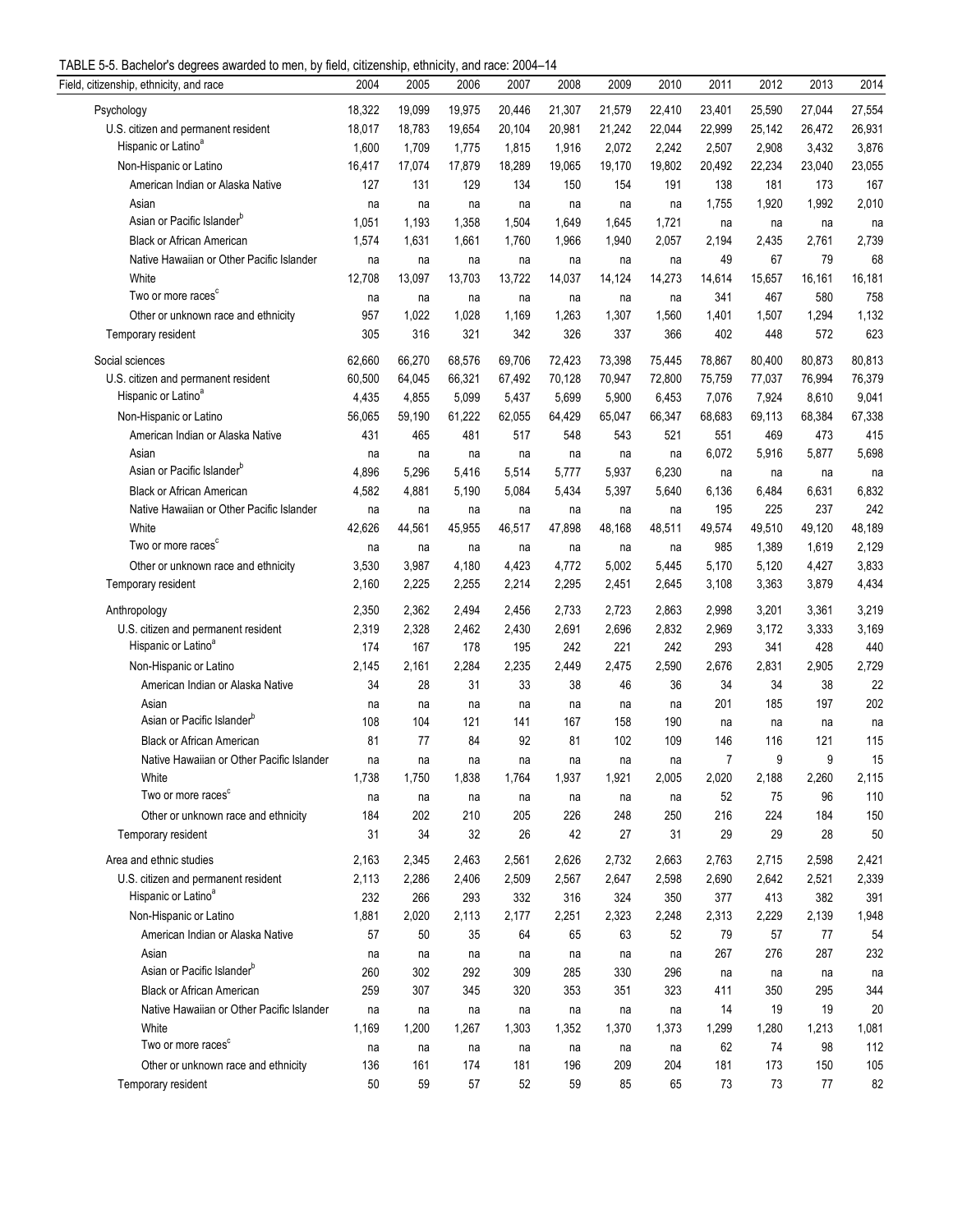| TABLE 5-5. Bachelor's degrees awarded to men, by field, citizenship, ethnicity, and race: 2004-14 |  |  |  |  |
|---------------------------------------------------------------------------------------------------|--|--|--|--|
|                                                                                                   |  |  |  |  |

| o. Daonoror o aog<br>Field, citizenship, ethnicity, and race           | 2004           | 2005           | $\mathbf{v}$<br>2006 | $-000 - 1000$<br>2007 | 2008           | 2009           | 2010           | 2011    | 2012           | 2013         | 2014           |
|------------------------------------------------------------------------|----------------|----------------|----------------------|-----------------------|----------------|----------------|----------------|---------|----------------|--------------|----------------|
| Economics                                                              | 16,650         | 17,021         | 17,043               | 17,195                | 18,237         | 19,282         | 20,195         | 20,826  | 20,677         | 20,849       | 21,823         |
| U.S. citizen and permanent resident                                    | 15,374         | 15,724         | 15,760               | 15,908                | 16,922         | 17,842         | 18,608         | 18,936  | 18,530         | 18,308       | 18,913         |
| Hispanic or Latino <sup>a</sup>                                        | 825            | 886            | 943                  | 979                   | 1,030          | 1,082          | 1,246          | 1,278   | 1,411          | 1,517        | 1,633          |
| Non-Hispanic or Latino                                                 | 14,549         | 14,838         | 14,817               | 14,929                | 15,892         | 16,760         | 17,362         | 17,658  | 17,119         | 16,791       | 17,280         |
| American Indian or Alaska Native                                       | 67             | 64             | 76                   | 69                    | 71             | 83             | 82             | 87      | 59             | 65           | 55             |
| Asian                                                                  | na             | na             | na                   | na                    | na             | na             | na             | 2,665   | 2,561          | 2,467        | 2,470          |
| Asian or Pacific Islander <sup>b</sup>                                 | 2,261          | 2,339          | 2,326                | 2,298                 | 2,397          | 2,558          | 2,768          | na      | na             | na           | na             |
| <b>Black or African American</b>                                       | 754            | 770            | 829                  | 783                   | 855            | 843            | 923            | 893     | 906            | 942          | 935            |
| Native Hawaiian or Other Pacific Islander                              | na             | na             | na                   | na                    | na             | na             | na             | 45      | 38             | 35           | 34             |
| White                                                                  | 10,618         | 10,716         | 10,645               | 10,779                | 11,467         | 12,047         | 12,239         | 12,324  | 12,007         | 11,906       | 12,371         |
| Two or more races <sup>c</sup>                                         | na             | na             | na                   | na                    | na             | na             | na             | 235     | 314            | 353          | 481            |
| Other or unknown race and ethnicity                                    | 849            | 949            | 941                  | 1,000                 | 1,102          | 1,229          | 1,350          | 1,409   | 1,234          | 1,023        | 934            |
| Temporary resident                                                     | 1,276          | 1,297          | 1,283                | 1,287                 | 1,315          | 1,440          | 1,587          | 1,890   | 2,147          | 2,541        | 2,910          |
| History of science                                                     | 67             | 53             | 46                   | 44                    | 51             | 48             | 34             | 60      | 49             | 42           | 52             |
|                                                                        | 67             | 52             | 45                   | 41                    | 51             | 48             | 34             |         | 49             | 42           | 51             |
| U.S. citizen and permanent resident<br>Hispanic or Latino <sup>a</sup> | $\overline{2}$ | $\overline{2}$ | 4                    | 3                     | 0              | $\mathbf{1}$   | $\overline{2}$ | 59<br>6 | 4              | $\mathbf{1}$ | $\overline{4}$ |
|                                                                        |                | 50             | 41                   |                       | 51             | 47             | 32             |         | 45             | 41           | 47             |
| Non-Hispanic or Latino                                                 | 65             |                |                      | 38                    |                |                |                | 53      |                |              |                |
| American Indian or Alaska Native                                       | 0              | $\mathbf 0$    | 0                    | 0                     | $\mathbf{1}$   | $\mathbf{1}$   | $\mathbf{0}$   | 0       | 1              | 0            | 0              |
| Asian<br>Asian or Pacific Islander <sup>b</sup>                        | na             | na             | na                   | na                    | na             | na             | na             | 6       | $\overline{7}$ | 3            | 3              |
|                                                                        | 8              | 6              | 3                    | 3                     | 7              | 6              | 2              | na      | na             | na           | na             |
| <b>Black or African American</b>                                       | 3              | 1              | $\mathbf{1}$         | 3                     | $\overline{4}$ | 4              | 4              | 2       | 5              | 4            | $\overline{c}$ |
| Native Hawaiian or Other Pacific Islander                              | na             | na             | na                   | na                    | na             | na             | na             | 0       | 0              | 0            | 0              |
| White                                                                  | 48             | 40             | 33                   | 30                    | 34             | 33             | 21             | 40      | 27             | 29           | 39             |
| Two or more races <sup>c</sup>                                         | na             | na             | na                   | na                    | na             | na             | na             | 1       | 2              | $\mathbf{1}$ | 1              |
| Other or unknown race and ethnicity                                    | 6              | 3              | 4                    | 2                     | 5              | 3              | 5              | 4       | 3              | 4            | 2              |
| Temporary resident                                                     | $\mathbf{0}$   | 1              | 1                    | 3                     | 0              | $\mathbf{0}$   | $\mathbf{0}$   | 1       | $\mathbf{0}$   | 0            | $\mathbf{0}$   |
| Linguistics                                                            | 330            | 324            | 447                  | 461                   | 502            | 503            | 558            | 573     | 689            | 692          | 708            |
| U.S. citizen and permanent resident                                    | 316            | 307            | 429                  | 451                   | 488            | 484            | 544            | 552     | 661            | 665          | 686            |
| Hispanic or Latino <sup>a</sup>                                        | 25             | 18             | 25                   | 36                    | 30             | 46             | 45             | 46      | 69             | 65           | 87             |
| Non-Hispanic or Latino                                                 | 291            | 289            | 404                  | 415                   | 458            | 438            | 499            | 506     | 592            | 600          | 599            |
| American Indian or Alaska Native                                       | $\overline{2}$ | 4              | $\mathbf{1}$         | 6                     | 4              | $\overline{7}$ | 3              | 5       | $\overline{4}$ | 4            | 3              |
| Asian                                                                  | na             | na             | na                   | na                    | na             | na             | na             | 54      | 71             | 61           | 60             |
| Asian or Pacific Islander <sup>b</sup>                                 | 28             | 27             | 30                   | 37                    | 45             | 42             | 45             | na      | na             | na           | na             |
| <b>Black or African American</b>                                       | $\overline{2}$ | $\overline{7}$ | 10                   | 15                    | 24             | 13             | 11             | 13      | 22             | 25           | 26             |
| Native Hawaiian or Other Pacific Islander                              | na             | na             | na                   | na                    | na             | na             | na             |         |                | -1           | $\overline{2}$ |
| White                                                                  | 219            | 204            | 318                  | 307                   | 339            | 324            | 366            | 373     | 427            | 437          | 435            |
| Two or more races                                                      | na             | na             | na                   | na                    | na             | na             | na             | 11      | 18             | 14           | 33             |
| Other or unknown race and ethnicity                                    | 40             | 47             | 45                   | 50                    | 46             | 52             | 74             | 50      | 50             | 58           | 40             |
| Temporary resident                                                     | 14             | 17             | 18                   | 10                    | 14             | 19             | 14             | 21      | 28             | 27           | 22             |
| Political science and public administration                            | 23,101         | 25,130         | 26,462               | 27,053                | 27,734         | 27,184         | 27,850         | 28,975  | 29,267         | 28,771       | 28,178         |
| U.S. citizen and permanent resident                                    | 22,567         | 24,600         | 25,875               | 26,517                | 27,164         | 26,611         | 27,222         | 28,235  | 28,563         | 28,009       | 27,401         |
| Hispanic or Latino <sup>a</sup>                                        | 1,670          | 1,962          | 1,982                | 2,211                 | 2,277          | 2,319          | 2,454          | 2,730   | 3,000          | 3,302        | 3,302          |
| Non-Hispanic or Latino                                                 | 20,897         | 22,638         | 23,893               | 24,306                | 24,887         | 24,292         | 24,768         | 25,505  | 25,563         | 24,707       | 24,099         |
| American Indian or Alaska Native                                       | 151            | 177            | 181                  | 182                   | 196            | 158            | 179            | 182     | 144            | 145          | 139            |
| Asian                                                                  | na             | na             | na                   | na                    | na             | na             | na             | 1,654   | 1,595          | 1,574        | 1,463          |
| Asian or Pacific Islander <sup>b</sup>                                 | 1,225          | 1,386          | 1,495                | 1,549                 | 1,623          | 1,543          | 1,609          | na      | na             | na           | na             |
| <b>Black or African American</b>                                       | 1,533          | 1,650          | 1,851                | 1,780                 | 1,844          | 1,825          | 1,984          | 2,134   | 2,289          | 2,390        | 2,428          |
| Native Hawaiian or Other Pacific Islander                              | na             | na             | na                   | na                    | na             | na             | na             | 53      | 77             | 73           | 82             |
| White                                                                  | 16,641         | 17,932         | 18,663               | 19,035                | 19,283         | 18,838         | 18,867         | 19,227  | 19,017         | 18,350       | 17,911         |
| Two or more races <sup>c</sup>                                         | na             | na             | na                   | na                    | na             | na             | na             | 341     | 529            | 567          | 747            |
| Other or unknown race and ethnicity                                    | 1,347          | 1,493          | 1,703                | 1,760                 | 1,941          | 1,928          | 2,129          | 1,914   | 1,912          | 1,608        | 1,329          |
| Temporary resident                                                     | 534            | 530            | 587                  | 536                   | 570            | 573            | 628            | 740     | 704            | 762          | 777            |
|                                                                        |                |                |                      |                       |                |                |                |         |                |              |                |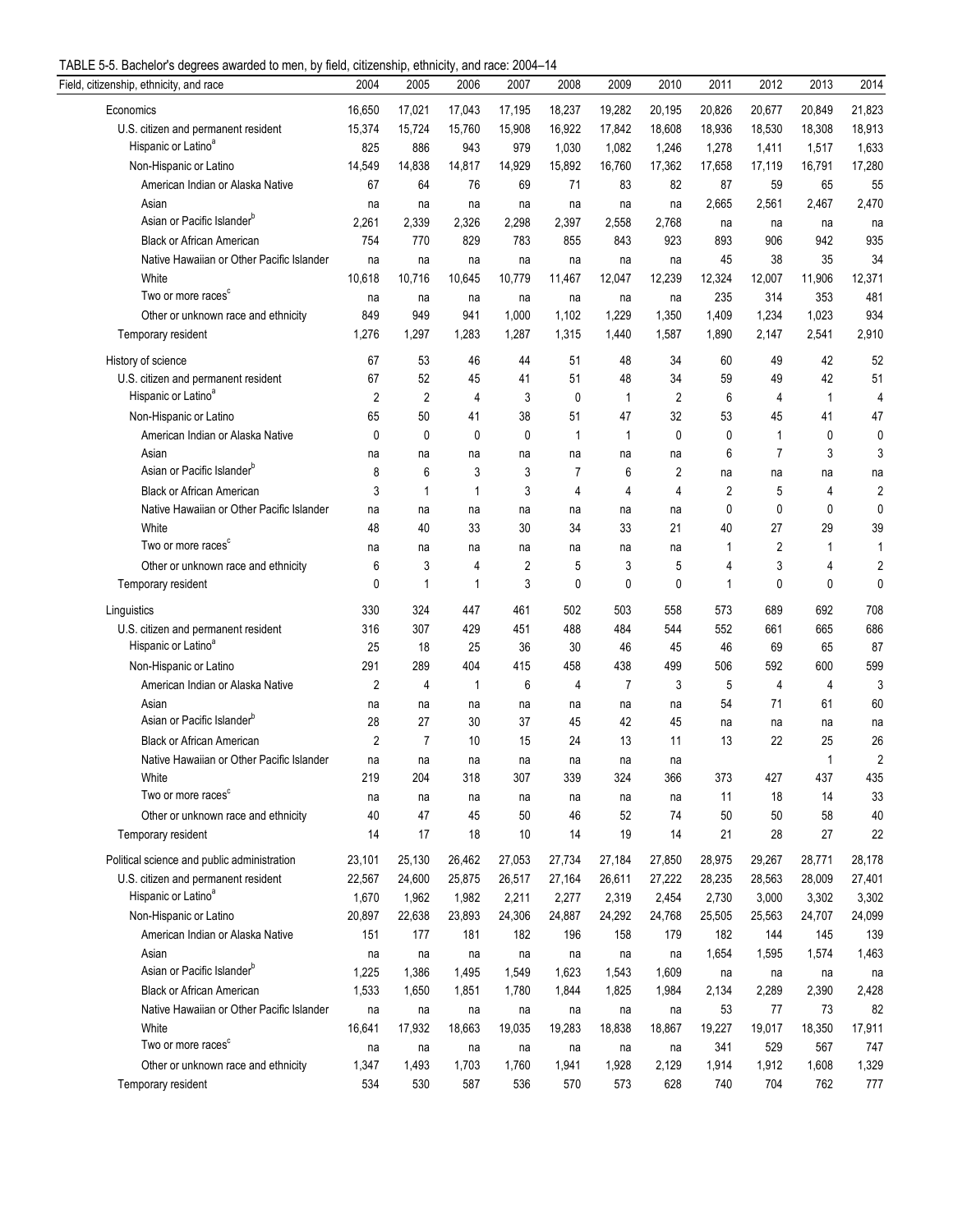| TABLE 5-5. Bachelor's degrees awarded to men, by field, citizenship, ethnicity, and race: 2004-14 |  |  |  |  |
|---------------------------------------------------------------------------------------------------|--|--|--|--|
|                                                                                                   |  |  |  |  |

| $\sigma$ of Baonoioi o abgrood awardod to mon, by noia, onizonomp, omnony, and rado. 200 i<br>Field, citizenship, ethnicity, and race | 2004   | 2005   | 2006   | 2007   | 2008   | 2009   | 2010   | 2011   | 2012   | 2013           | 2014           |
|---------------------------------------------------------------------------------------------------------------------------------------|--------|--------|--------|--------|--------|--------|--------|--------|--------|----------------|----------------|
| Sociology                                                                                                                             | 7,718  | 8,430  | 8,548  | 8,698  | 8,787  | 8,707  | 8,858  | 8,988  | 9,433  | 9,507          | 9,598          |
| U.S. citizen and permanent resident                                                                                                   | 7,617  | 8,333  | 8,435  | 8,580  | 8,675  | 8,588  | 8,740  | 8,866  | 9,297  | 9,361          | 9,406          |
| Hispanic or Latino <sup>a</sup>                                                                                                       | 717    | 768    | 835    | 819    | 853    | 899    | 1,010  | 1,060  | 1,250  | 1,303          | 1,452          |
| Non-Hispanic or Latino                                                                                                                | 6,900  | 7,565  | 7,600  | 7,761  | 7,822  | 7,689  | 7,730  | 7,806  | 8,047  | 8,058          | 7,954          |
| American Indian or Alaska Native                                                                                                      | 60     | 68     | 72     | 73     | 68     | 94     | 75     | 62     | 67     | 61             | 65             |
| Asian                                                                                                                                 | na     | na     | na     | na     | na     | na     | na     | 524    | 554    | 613            | 588            |
| Asian or Pacific Islander <sup>b</sup>                                                                                                | 493    | 585    | 572    | 591    | 619    | 614    | 656    | na     | na     | na             | na             |
| <b>Black or African American</b>                                                                                                      | 1,181  | 1,249  | 1,264  | 1,327  | 1,408  | 1,352  | 1,390  | 1,447  | 1,561  | 1,561          | 1,664          |
| Native Hawaiian or Other Pacific Islander                                                                                             | na     | na     | na     | na     | na     | na     | na     | 41     | 40     | 44             | 41             |
| White                                                                                                                                 | 4,791  | 5,215  | 5,251  | 5,260  | 5,248  | 5,098  | 5,005  | 5,065  | 5,125  | 5,110          | 4,919          |
| Two or more races <sup>c</sup>                                                                                                        | na     | na     | na     | na     | na     | na     | na     | 137    | 157    | 197            | 286            |
| Other or unknown race and ethnicity                                                                                                   | 375    | 448    | 441    | 510    | 479    | 531    | 604    | 530    | 543    | 472            | 391            |
| Temporary resident                                                                                                                    | 101    | 97     | 113    | 118    | 112    | 119    | 118    | 122    | 136    | 146            | 192            |
|                                                                                                                                       |        |        |        |        |        |        |        |        |        |                |                |
| Other                                                                                                                                 | 10,281 | 10,605 | 11,073 | 11,238 | 11,753 | 12,219 | 12,424 | 13,684 | 14,369 | 15,053         | 14,814         |
| U.S. citizen and permanent resident                                                                                                   | 10,127 | 10,415 | 10,909 | 11,056 | 11,570 | 12,031 | 12,222 | 13,452 | 14,123 | 14,755         | 14,414         |
| Hispanic or Latino <sup>a</sup>                                                                                                       | 790    | 786    | 839    | 862    | 951    | 1,008  | 1,104  | 1,286  | 1,436  | 1,612          | 1,732          |
| Non-Hispanic or Latino                                                                                                                | 9,337  | 9,629  | 10,070 | 10,194 | 10,619 | 11,023 | 11,118 | 12,166 | 12,687 | 13,143         | 12,682         |
| American Indian or Alaska Native                                                                                                      | 60     | 74     | 85     | 90     | 105    | 91     | 94     | 102    | 103    | 83             | 77             |
| Asian                                                                                                                                 | na     | na     | na     | na     | na     | na     | na     | 701    | 667    | 675            | 680            |
| Asian or Pacific Islander <sup>b</sup>                                                                                                | 513    | 547    | 577    | 586    | 634    | 686    | 664    | na     | na     | na             | na             |
| <b>Black or African American</b>                                                                                                      | 769    | 820    | 806    | 764    | 865    | 907    | 896    | 1,090  | 1,235  | 1,293          | 1,318          |
| Native Hawaiian or Other Pacific Islander                                                                                             | na     | na     | na     | na     | na     | na     | na     | 35     | 42     | 56             | 48             |
| White                                                                                                                                 | 7,402  | 7,504  | 7,940  | 8,039  | 8,238  | 8,537  | 8,635  | 9,226  | 9,439  | 9,815          | 9,318          |
| Two or more races <sup>c</sup>                                                                                                        | na     | na     | na     | na     | na     | na     | na     | 146    | 220    | 293            | 359            |
| Other or unknown race and ethnicity                                                                                                   | 593    | 684    | 662    | 715    | 777    | 802    | 829    | 866    | 981    | 928            | 882            |
| Temporary resident                                                                                                                    | 154    | 190    | 164    | 182    | 183    | 188    | 202    | 232    | 246    | 298            | 400            |
| Engineering                                                                                                                           | 51,417 | 52,949 | 54,889 | 55,621 | 56,987 | 57,850 | 60,706 | 63,441 | 67,282 | 70,878         | 75,324         |
| U.S. citizen and permanent resident                                                                                                   | 47,777 | 49,169 | 51,206 | 52,117 | 53,618 | 54,604 | 57,131 | 59,254 | 62,252 | 65,587         | 69,407         |
| Hispanic or Latino <sup>a</sup>                                                                                                       | 3,371  | 3,472  | 3,757  | 3,776  | 4,007  | 4,316  | 4,602  | 4,910  | 5,562  | 6,184          | 7,030          |
| Non-Hispanic or Latino                                                                                                                | 44,406 | 45,697 | 47,449 | 48,341 | 49,611 | 50,288 | 52,529 | 54,344 | 56,690 | 59,403         | 62,377         |
| American Indian or Alaska Native                                                                                                      | 243    | 269    | 282    | 238    | 292    | 272    | 289    | 239    | 240    | 276            | 238            |
| Asian                                                                                                                                 | na     | na     | na     | na     | na     | na     | na     | 6,680  | 6,996  | 7,712          | 7,718          |
| Asian or Pacific Islander <sup>b</sup>                                                                                                | 5,610  | 6,158  | 6,459  | 6,545  | 6,485  | 6,480  | 6,487  | na     | na     | na             | na             |
| <b>Black or African American</b>                                                                                                      | 2,126  | 2,122  | 2,223  | 2,199  | 2,204  | 2,238  | 2,277  | 2,288  | 2,356  | 2,650          | 2,666          |
| Native Hawaiian or Other Pacific Islander                                                                                             | na     | na     | na     | na     | na     | na     | na     | 91     | 125    | 150            | 147            |
| White                                                                                                                                 | 34,273 | 34,856 | 36,058 | 36,898 | 37,940 | 38,320 | 40,128 | 41,027 | 43,256 | 44,765         | 47,303         |
| Two or more races <sup>c</sup>                                                                                                        | na     | na     | na     | na     | na     | na     | na     | 655    | 866    | 1,094          | 1,606          |
| Other or unknown race and ethnicity                                                                                                   | 2,154  | 2,292  | 2,427  | 2,461  | 2,690  | 2,978  | 3,348  | 3,364  | 2,851  | 2,756          | 2,699          |
| Temporary resident                                                                                                                    | 3,640  | 3,780  | 3,683  | 3,504  | 3,369  | 3,246  | 3,575  | 4,187  | 5,030  | 5,291          | 5,917          |
| Aerospace engineering                                                                                                                 | 1,905  | 1,980  | 2,252  | 2,376  | 2,493  | 2,600  | 2,744  | 2,903  | 3,082  | 3,011          | 3,077          |
| U.S. citizen and permanent resident                                                                                                   | 1,757  | 1,831  | 2,126  | 2,221  | 2,362  | 2,449  | 2,564  | 2,687  | 2,843  | 2,770          | 2,835          |
| Hispanic or Latino <sup>a</sup>                                                                                                       | 98     | 113    | 124    | 129    | 138    | 160    | 192    | 187    | 234    | 241            | 294            |
| Non-Hispanic or Latino                                                                                                                | 1,659  | 1,718  | 2,002  | 2,092  | 2,224  | 2,289  | 2,372  | 2,500  | 2,609  | 2,529          | 2,541          |
| American Indian or Alaska Native                                                                                                      | 16     | 12     | 9      | 8      | 13     | 17     | 17     | 14     | 14     | $\overline{7}$ | $\overline{7}$ |
| Asian                                                                                                                                 | na     | na     | na     | na     | na     | na     | na     | 280    | 294    | 328            | 299            |
| Asian or Pacific Islander <sup>b</sup>                                                                                                | 143    | 149    | 179    | 207    | 237    | 264    | 255    | na     | na     | na             | na             |
| <b>Black or African American</b>                                                                                                      | 58     | 61     | 66     | 56     | 64     | 69     | 85     | 75     | 58     | 78             | 71             |
| Native Hawaiian or Other Pacific Islander                                                                                             | na     | na     | na     | na     | na     | na     | na     | 2      | 4      | 5              | 5              |
| White                                                                                                                                 | 1,347  | 1,429  | 1,644  | 1,712  | 1,794  | 1,815  | 1,868  | 1,964  | 2,086  | 1,959          | 1,997          |
| Two or more races <sup>c</sup>                                                                                                        | na     | na     | na     | na     | na     | na     | na     | 27     | 47     | 63             | 76             |
| Other or unknown race and ethnicity                                                                                                   | 95     | 67     | 104    | 109    | 116    | 124    | 147    | 138    | 106    | 89             | 86             |
| Temporary resident                                                                                                                    | 148    | 149    | 126    | 155    | 131    | 151    | 180    | 216    | 239    | 241            | 242            |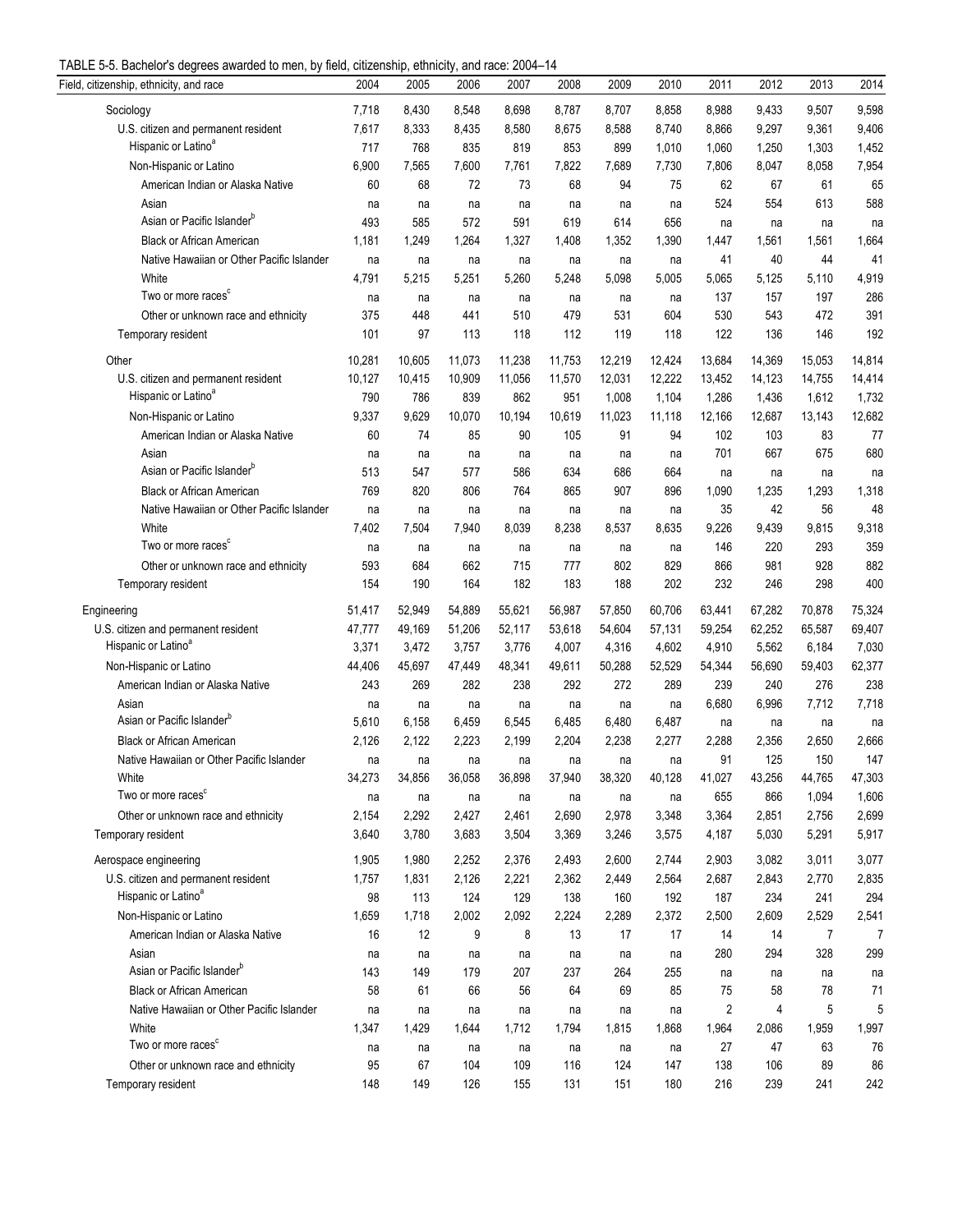| TABLE 5-5. Bachelor's degrees awarded to men, by field, citizenship, ethnicity, and race: 2004-14 |  |  |  |
|---------------------------------------------------------------------------------------------------|--|--|--|
|                                                                                                   |  |  |  |

| Field, citizenship, ethnicity, and race   | 2004      | 2005      | uu<br>2006  | 2007        | 2008      | 2009        | 2010      | 2011   | 2012   | 2013   | 2014   |
|-------------------------------------------|-----------|-----------|-------------|-------------|-----------|-------------|-----------|--------|--------|--------|--------|
| Chemical engineering                      | 3,352     | 3,113     | 3,179       | 3,338       | 3,670     | 3,977       | 4,543     | 5,228  | 5,809  | 6,260  | 6,729  |
| U.S. citizen and permanent resident       | 3,104     | 2,835     | 2,891       | 3,069       | 3,364     | 3,652       | 4,143     | 4,689  | 5,177  | 5,576  | 6,008  |
| Hispanic or Latino <sup>a</sup>           | 175       | 186       | 171         | 172         | 205       | 229         | 266       | 281    | 362    | 407    | 447    |
| Non-Hispanic or Latino                    | 2,929     | 2,649     | 2,720       | 2,897       | 3,159     | 3,423       | 3,877     | 4,408  | 4,815  | 5,169  | 5,561  |
| American Indian or Alaska Native          | 18        | 16        | 20          | 15          | 26        | 21          | 26        | 17     | 20     | 23     | 23     |
| Asian                                     | na        | na        | na          | na          | na        | na          | na        | 566    | 669    | 745    | 755    |
| Asian or Pacific Islander <sup>b</sup>    | 294       | 262       | 328         | 394         | 419       | 466         | 534       | na     | na     | na     | na     |
| <b>Black or African American</b>          | 149       | 121       | 101         | 116         | 134       | 134         | 137       | 174    | 198    | 228    | 245    |
| Native Hawaiian or Other Pacific Islander | na        | na        |             |             | na        |             | na        | 2      | 6      | 5      | 7      |
| White                                     | 2,353     | 2,139     | na<br>2,145 | na<br>2,233 | 2,436     | na<br>2,623 | 2,986     | 3,377  | 3,625  | 3,886  | 4,168  |
| Two or more races <sup>c</sup>            |           |           |             |             |           |             |           | 63     | 65     | 70     | 111    |
| Other or unknown race and ethnicity       | na<br>115 | na<br>111 | na<br>126   | na<br>139   | na<br>144 | na<br>179   | na<br>194 | 209    | 232    | 212    | 252    |
|                                           | 248       | 278       | 288         | 269         | 306       | 325         | 400       | 539    | 632    | 684    | 721    |
| Temporary resident                        |           |           |             |             |           |             |           |        |        |        |        |
| Civil engineering                         | 7,121     | 7,451     | 8,241       | 8,819       | 9,491     | 10,032      | 10,589    | 11,562 | 11,747 | 12,226 | 11,850 |
| U.S. citizen and permanent resident       | 6,895     | 7,210     | 7,996       | 8,561       | 9,206     | 9,753       | 10,215    | 11,135 | 11,215 | 11,635 | 11,136 |
| Hispanic or Latino <sup>a</sup>           | 603       | 636       | 697         | 731         | 770       | 912         | 985       | 1,036  | 1,164  | 1,330  | 1,312  |
| Non-Hispanic or Latino                    | 6,292     | 6,574     | 7,299       | 7,830       | 8,436     | 8,841       | 9,230     | 10,099 | 10,051 | 10,305 | 9,824  |
| American Indian or Alaska Native          | 47        | 54        | 52          | 56          | 51        | 48          | 64        | 63     | 47     | 60     | 51     |
| Asian                                     | na        | na        | na          | na          | na        | na          | na        | 896    | 884    | 969    | 860    |
| Asian or Pacific Islander <sup>b</sup>    | 310       | 356       | 526         | 652         | 692       | 798         | 784       | na     | na     | na     | na     |
| <b>Black or African American</b>          | 187       | 201       | 220         | 265         | 278       | 304         | 344       | 365    | 367    | 402    | 380    |
| Native Hawaiian or Other Pacific Islander | na        | na        | na          | na          | na        | na          | na        | 26     | 39     | 39     | 34     |
| White                                     | 5,460     | 5,672     | 6,172       | 6,501       | 6,988     | 7,189       | 7,425     | 7,970  | 8,137  | 8,184  | 7,909  |
| Two or more races <sup>c</sup>            | na        | na        | na          | na          | na        | na          | na        | 116    | 126    | 179    | 208    |
| Other or unknown race and ethnicity       | 288       | 291       | 329         | 356         | 427       | 502         | 613       | 663    | 451    | 472    | 382    |
| Temporary resident                        | 226       | 241       | 245         | 258         | 285       | 279         | 374       | 427    | 532    | 591    | 714    |
| Electrical engineering                    | 18,331    | 18,614    | 17,346      | 16,438      | 15,450    | 14,578      | 14,550    | 14,744 | 15,457 | 16,345 | 17,660 |
| U.S. citizen and permanent resident       | 16,409    | 16,666    | 15,534      | 14,854      | 14,100    | 13,345      | 13,358    | 13,318 | 13,794 | 14,677 | 15,869 |
| Hispanic or Latino <sup>a</sup>           | 1,267     | 1,294     | 1,315       | 1,288       | 1,260     | 1,294       | 1,225     | 1,372  | 1,492  | 1,583  | 1,905  |
| Non-Hispanic or Latino                    | 15,142    | 15,372    | 14,219      | 13,566      | 12,840    | 12,051      | 12,133    | 11,946 | 12,302 | 13,094 | 13,964 |
| American Indian or Alaska Native          | 68        | 73        | 64          | 52          | 76        | 63          | 64        | 50     | 47     | 57     | 50     |
| Asian                                     | na        | na        | na          | na          | na        | na          | na        | 2,148  | 2,155  | 2,386  | 2,465  |
| Asian or Pacific Islander <sup>b</sup>    | 3,280     | 3,524     | 3,129       | 2,852       | 2,544     | 2,245       | 2,093     | na     | na     | na     | na     |
| <b>Black or African American</b>          | 1,029     | 969       | 991         | 946         | 917       | 913         | 851       | 799    | 803    | 955    | 957    |
| Native Hawaiian or Other Pacific Islander | na        | na        | na          | na          | na        | na          | na        | 24     | 29     | 44     | 30     |
| White                                     | 9,893     | 9,920     | 9,175       | 8,904       | 8,513     | 7,990       | 8,228     | 7,942  | 8,384  | 8,725  | 9,326  |
| Two or more races                         | na        | na        | na          | na          | na        | na          | na        | 159    | 190    | 252    | 407    |
| Other or unknown race and ethnicity       | 872       | 886       | 860         | 812         | 790       | 840         | 897       | 824    | 694    | 675    | 729    |
| Temporary resident                        | 1,922     | 1,948     | 1,812       | 1,584       | 1,350     | 1,233       | 1,192     | 1,426  | 1,663  | 1,668  | 1,791  |
|                                           |           |           |             |             |           |             |           |        |        |        |        |
| Industrial engineering                    | 2,543     | 2,666     | 2,716       | 2,473       | 2,557     | 2,823       | 3,048     | 3,129  | 3,413  | 3,497  | 3,869  |
| U.S. citizen and permanent resident       | 2,262     | 2,389     | 2,421       | 2,204       | 2,231     | 2,534       | 2,723     | 2,778  | 2,968  | 3,060  | 3,360  |
| Hispanic or Latino <sup>a</sup>           | 182       | 183       | 245         | 182         | 195       | 260         | 257       | 278    | 334    | 338    | 394    |
| Non-Hispanic or Latino                    | 2,080     | 2,206     | 2,176       | 2,022       | 2,036     | 2,274       | 2,466     | 2,500  | 2,634  | 2,722  | 2,966  |
| American Indian or Alaska Native          | 6         | 18        | 15          | 9           | 15        | 14          | 16        | 5      | 8      | 15     | 5      |
| Asian                                     | na        | na        | na          | na          | na        | na          | na        | 269    | 275    | 321    | 305    |
| Asian or Pacific Islander <sup>b</sup>    | 223       | 221       | 239         | 228         | 240       | 252         | 250       | na     | na     | na     | na     |
| <b>Black or African American</b>          | 128       | 156       | 147         | 163         | 138       | 143         | 166       | 151    | 180    | 153    | 172    |
| Native Hawaiian or Other Pacific Islander | na        | na        | na          | na          | na        | na          | na        |        | 4      | 5      | 4      |
| White                                     | 1,647     | 1,701     | 1,689       | 1,543       | 1,552     | 1,764       | 1,881     | 1,876  | 2,022  | 2,097  | 2,299  |
| Two or more races <sup>c</sup>            | na        | na        | na          | na          | na        | na          | na        | 30     | 41     | 31     | 64     |
| Other or unknown race and ethnicity       | 76        | 110       | 86          | 79          | 91        | 101         | 153       | 169    | 104    | 100    | 117    |
| Temporary resident                        | 281       | 277       | 295         | 269         | 326       | 289         | 325       | 351    | 445    | 437    | 509    |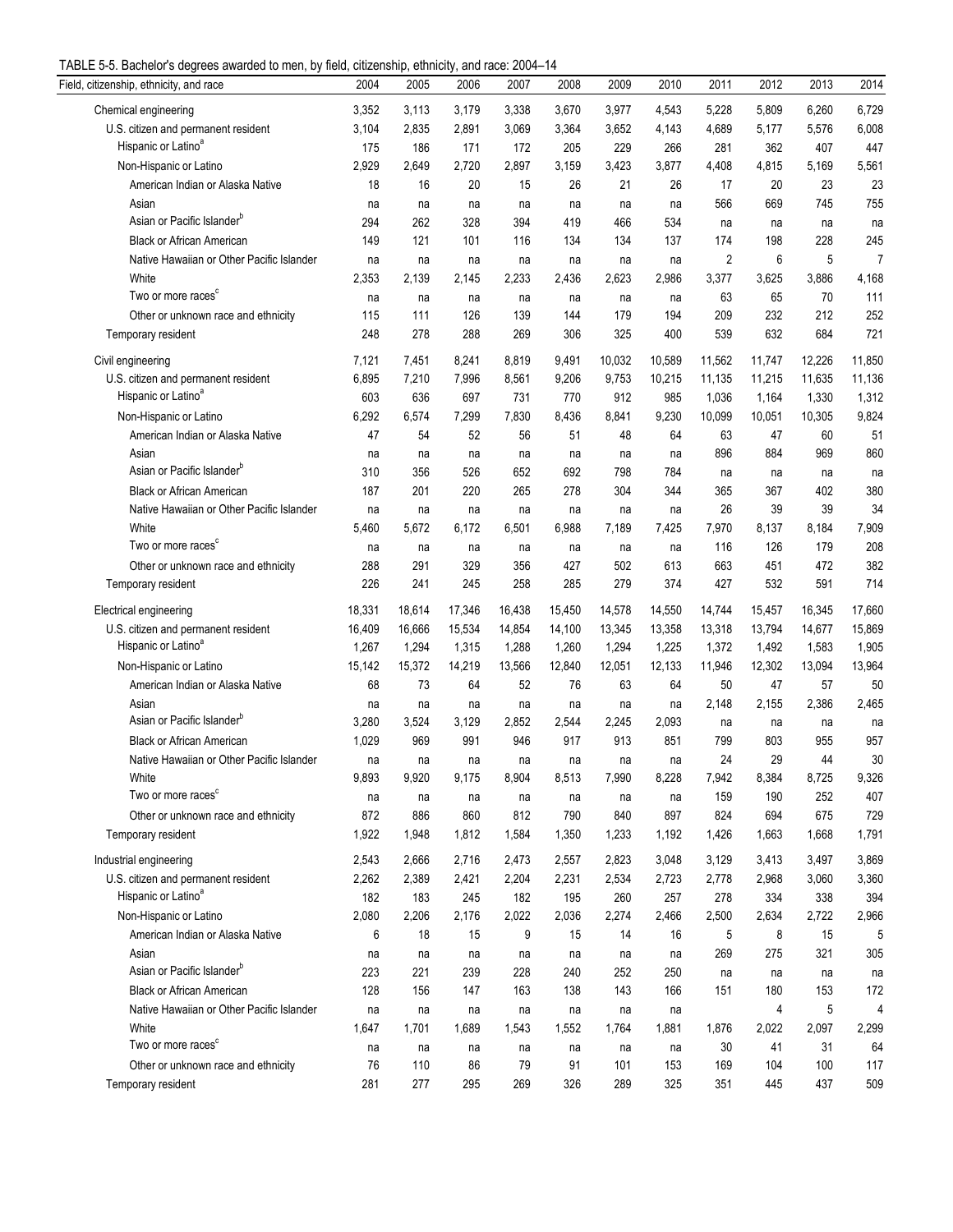| TABLE 5-5. Bachelor's degrees awarded to men, by field, citizenship, ethnicity, and race: 2004-14 |  |  |  |
|---------------------------------------------------------------------------------------------------|--|--|--|
|                                                                                                   |  |  |  |

| $\sigma$ of Badrian charged analyse to mon, by noid, diazonalip, dimindity, and radd. Zoo i<br>Field, citizenship, ethnicity, and race | 2004        | 2005        | 2006         | 2007         | 2008         | 2009         | 2010         | 2011      | 2012      | 2013           | 2014      |
|----------------------------------------------------------------------------------------------------------------------------------------|-------------|-------------|--------------|--------------|--------------|--------------|--------------|-----------|-----------|----------------|-----------|
| Materials engineering                                                                                                                  | 595         | 624         | 737          | 753          | 878          | 807          | 844          | 819       | 954       | 1,018          | 1,101     |
| U.S. citizen and permanent resident                                                                                                    | 582         | 594         | 709          | 719          | 848          | 762          | 794          | 767       | 898       | 935            | 991       |
| Hispanic or Latino <sup>a</sup>                                                                                                        | 34          | 44          | 41           | 29           | 40           | 34           | 41           | 31        | 61        | 59             | 74        |
| Non-Hispanic or Latino                                                                                                                 | 548         | 550         | 668          | 690          | 808          | 728          | 753          | 736       | 837       | 876            | 917       |
| American Indian or Alaska Native                                                                                                       | 4           | 4           | 5            | 5            | 6            | 3            | 1            | 0         | 3         | $\mathbf{1}$   | 1         |
| Asian                                                                                                                                  | na          | na          | na           | na           | na           | na           | na           | 108       | 102       | 130            | 117       |
| Asian or Pacific Islander <sup>b</sup>                                                                                                 | 67          | 63          | 110          | 97           | 103          | 95           | 107          | na        | na        | na             | na        |
| <b>Black or African American</b>                                                                                                       | 8           | 8           | 14           | 12           | 18           | 17           | 18           | 15        | 22        | 14             | 25        |
| Native Hawaiian or Other Pacific Islander                                                                                              | na          | na          | na           | na           | na           | na           | na           | 2         | 1         | $\overline{2}$ | 1         |
| White                                                                                                                                  | 434         | 442         | 519          | 546          | 623          | 554          | 581          | 562       | 636       | 689            | 704       |
| Two or more races <sup>c</sup>                                                                                                         | na          | na          | na           | na           | na           | na           | na           | 6         | 20        | 20             | 25        |
| Other or unknown race and ethnicity                                                                                                    | 35          | 33          | 20           | 30           | 58           | 59           | 46           | 43        | 53        | 20             | 44        |
| Temporary resident                                                                                                                     | 13          | 30          | 28           | 34           | 30           | 45           | 50           | 52        | 56        | 83             | 110       |
|                                                                                                                                        |             |             |              |              |              |              |              |           |           |                |           |
| Mechanical engineering                                                                                                                 | 12,395      | 12,933      | 14,050       | 14,894       | 15,592       | 15,671       | 16,695       | 17,262    | 18,351    | 19,613         | 21,572    |
| U.S. citizen and permanent resident<br>Hispanic or Latino <sup>a</sup>                                                                 | 11,850      | 12,353      | 13,480       | 14,265       | 14,953       | 15,037       | 15,975       | 16,475    | 17,361    | 18,506         | 20,270    |
|                                                                                                                                        | 791         | 782         | 885          | 968          | 1,100        | 1,024        | 1,236        | 1,304     | 1,466     | 1,685          | 1,996     |
| Non-Hispanic or Latino                                                                                                                 | 11,059      | 11,571      | 12,595       | 13,297       | 13,853       | 14,013       | 14,739       | 15,171    | 15,895    | 16,821         | 18,274    |
| American Indian or Alaska Native                                                                                                       | 61          | 58          | 77           | 60           | 74           | 78           | 71           | 68        | 69        | 73             | 64        |
| Asian<br>Asian or Pacific Islander <sup>b</sup>                                                                                        | na<br>719   | na<br>856   | na           | na           | na           | na           | na           | 1,323     | 1,413     | 1,625          | 1,656     |
| <b>Black or African American</b>                                                                                                       | 366         | 411         | 1,019        | 1,206<br>431 | 1,282<br>425 | 1,283        | 1,324<br>449 | na<br>480 | na<br>494 | na<br>572      | na<br>542 |
| Native Hawaiian or Other Pacific Islander                                                                                              |             |             | 437          |              |              | 431          |              | 26        | 29        | 31             | 48        |
| White                                                                                                                                  | na<br>9,434 | na<br>9,686 | na<br>10,432 | na<br>10,973 | na<br>11,341 | na<br>11,449 | na<br>12,005 | 12,177    | 12,816    | 13,420         | 14,688    |
| Two or more races <sup>c</sup>                                                                                                         |             |             |              |              |              |              | na           | 160       | 244       | 306            | 463       |
| Other or unknown race and ethnicity                                                                                                    | na<br>479   | na<br>560   | na<br>630    | na<br>627    | na<br>731    | na<br>772    | 890          | 937       | 830       | 794            | 813       |
| Temporary resident                                                                                                                     | 545         | 580         | 570          | 629          | 639          | 634          | 720          | 787       | 990       | 1,107          | 1,302     |
|                                                                                                                                        |             |             |              |              |              |              |              |           |           |                |           |
| Other                                                                                                                                  | 5,175       | 5,568       | 6,368        | 6,530        | 6,856        | 7,362        | 7,693        | 7,794     | 8,469     | 8,908          | 9,466     |
| U.S. citizen and permanent resident                                                                                                    | 4,918       | 5,291       | 6,049        | 6,224        | 6,554        | 7,072        | 7,359        | 7,405     | 7,996     | 8,428          | 8,938     |
| Hispanic or Latino <sup>a</sup>                                                                                                        | 221         | 234         | 279          | 277          | 299          | 403          | 400          | 421       | 449       | 541            | 608       |
| Non-Hispanic or Latino                                                                                                                 | 4,697       | 5,057       | 5,770        | 5,947        | 6,255        | 6,669        | 6,959        | 6,984     | 7,547     | 7,887          | 8,330     |
| American Indian or Alaska Native                                                                                                       | 23          | 34          | 40           | 33           | 31           | 28           | 30           | 22        | 32        | 40             | 37        |
| Asian                                                                                                                                  | na          | na          | na           | na           | na           | na           | na           | 1,090     | 1,204     | 1,208          | 1,261     |
| Asian or Pacific Islander <sup>b</sup>                                                                                                 | 574         | 727         | 929          | 909          | 968          | 1,077        | 1,140        | na        | na        | na             | na        |
| <b>Black or African American</b>                                                                                                       | 201         | 195         | 247          | 210          | 230          | 227          | 227          | 229       | 234       | 248            | 274       |
| Native Hawaiian or Other Pacific Islander                                                                                              | na          | na          | na           | na           | na           | na           | na           | 9         | 13        | 19             | 18        |
| White                                                                                                                                  | 3,705       | 3,867       | 4,282        | 4,486        | 4,693        | 4,936        | 5,154        | 5,159     | 5,550     | 5,805          | 6,212     |
| Two or more races <sup>c</sup>                                                                                                         | na          | na          | na           | na           | na           | na           | na           | 94        | 133       | 173            | 252       |
| Other or unknown race and ethnicity                                                                                                    | 194         | 234         | 272          | 309          | 333          | 401          | 408          | 381       | 381       | 394            | 276       |
| Temporary resident                                                                                                                     | 257         | 277         | 319          | 306          | 302          | 290          | 334          | 389       | 473       | 480            | 528       |
| Non-S&E                                                                                                                                | 373,727     | 384,834     | 398,530      | 413.696      | 427,069      | 440,686      | 452,245      | 465,099   | 480,384   | 489,075        | 491.438   |
| U.S. citizen and permanent resident                                                                                                    | 361,697     | 372,619     | 385,770      | 401,009      | 414,706      | 427,832      | 439,125      | 450,800   | 464,367   | 471,782        | 473,103   |
| Hispanic or Latino <sup>a</sup>                                                                                                        | 26,126      | 26,987      | 28,569       | 30,596       | 32,459       | 34,149       | 37,080       | 39,721    | 43,644    | 48,003         | 51,237    |
| Non-Hispanic or Latino                                                                                                                 | 335,571     | 345,632     | 357,201      | 370,413      | 382,247      | 393,683      | 402,045      | 411,079   | 420,723   | 423,779        | 421,866   |
| American Indian or Alaska Native                                                                                                       | 2,497       | 2,440       | 2,495        | 2,746        | 2,654        | 2,935        | 2,876        | 2,908     | 2,688     | 2,787          | 2,515     |
| Asian                                                                                                                                  | na          | na          | na           | na           | na           | na           | na           | 23,807    | 24,687    | 25,119         | 24,846    |
| Asian or Pacific Islander <sup>b</sup>                                                                                                 | 17,497      | 18,714      | 20,502       | 21,621       | 22,261       | 23,047       | 24,251       | na        | na        | na             | na        |
| <b>Black or African American</b>                                                                                                       | 27,186      | 28,541      | 30,297       | 31,810       | 33,682       | 34,724       | 36,117       | 38,135    | 41,165    | 43,425         | 44,375    |
| Native Hawaiian or Other Pacific Islander                                                                                              | na          | na          | na           | na           | na           | na           | na           | 1,090     | 1,275     | 1,393          | 1,420     |
| White                                                                                                                                  | 266,650     | 272,732     | 279,176      | 288,269      | 295,865      | 303,564      | 306,163      | 308,784   | 313,450   | 313,872        | 311,883   |